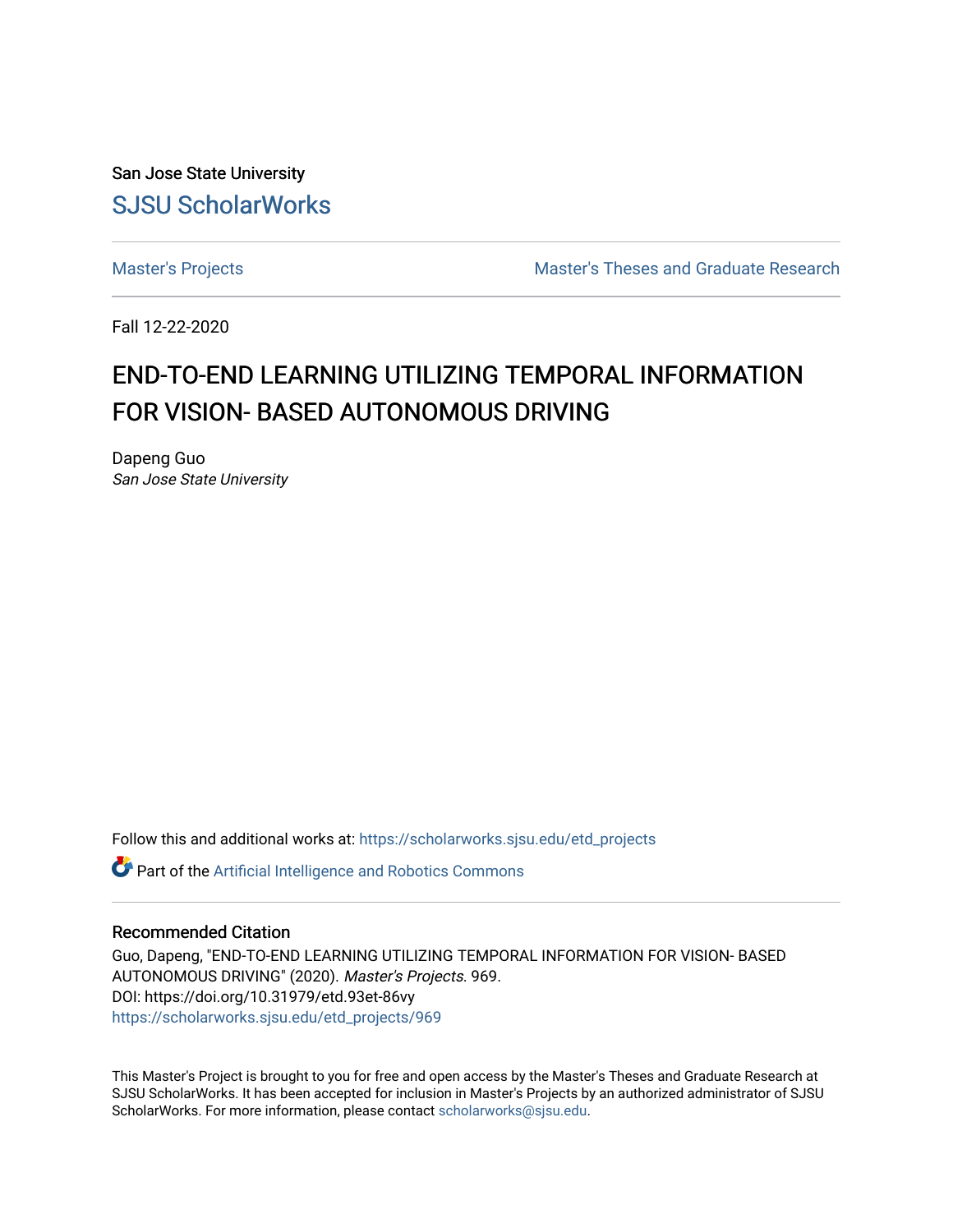# END-TO-END LEARNING UTILIZING TEMPORAL INFORMATION FOR VISION-

# BASED AUTONOMOUS DRIVING

A Project

Presented to

The Faculty of the Department of Computer Science

San Jose State University

In Partial Fulfillment

of the Requirements for the Degree

Master of Science

by

Dapeng Guo

December 2020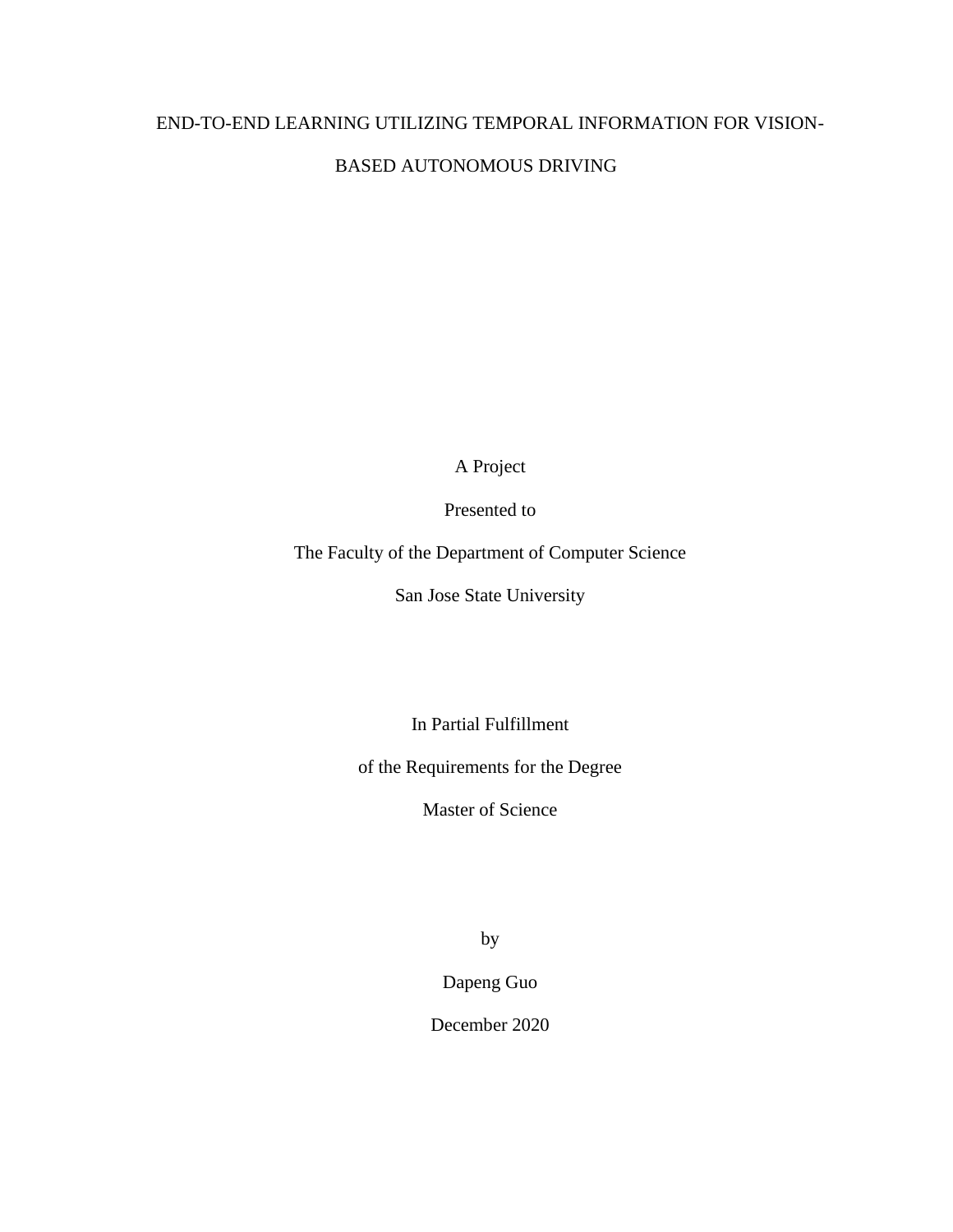© 2020

Dapeng Guo

# ALL RIGHTS RESERVED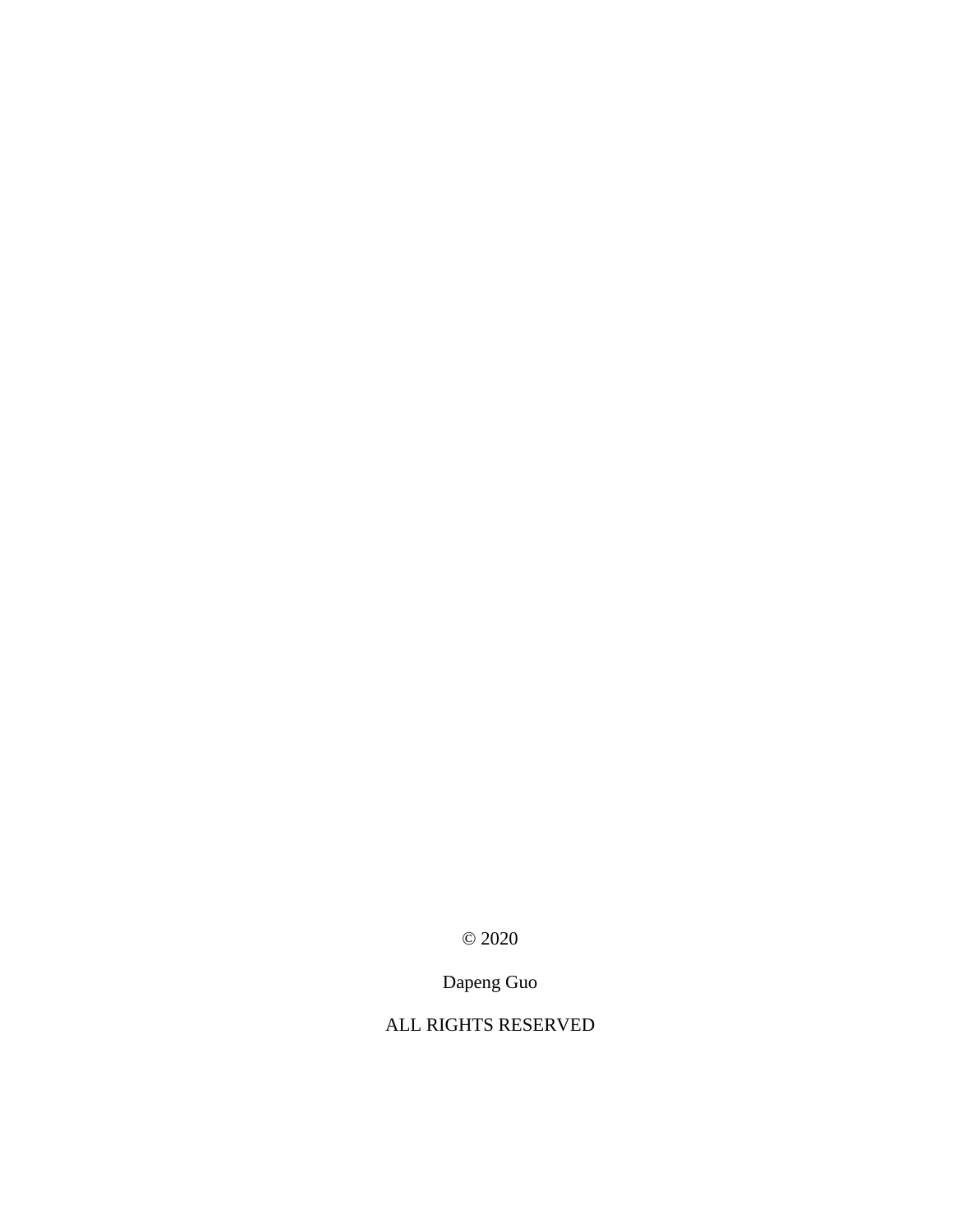# The Designated Project Committee Approves the Project Titled

# END-TO-END LEARNING UTILIZING TEMPORAL INFORMATION FOR VISION-BASED AUTONOMOUS DRIVING

by

Dapeng Guo

# APPROVED FOR THE DEPARTMENT OF COMPUTER SCIENCE

# SAN JOSE STATE UNIVERSITY

December 2020

Teng-Sheng Moh, Ph.D. Department of Computer Science Melody Moh, Ph.D. Department of Computer Science Ching-Seh Wu, Ph.D. Department of Computer Science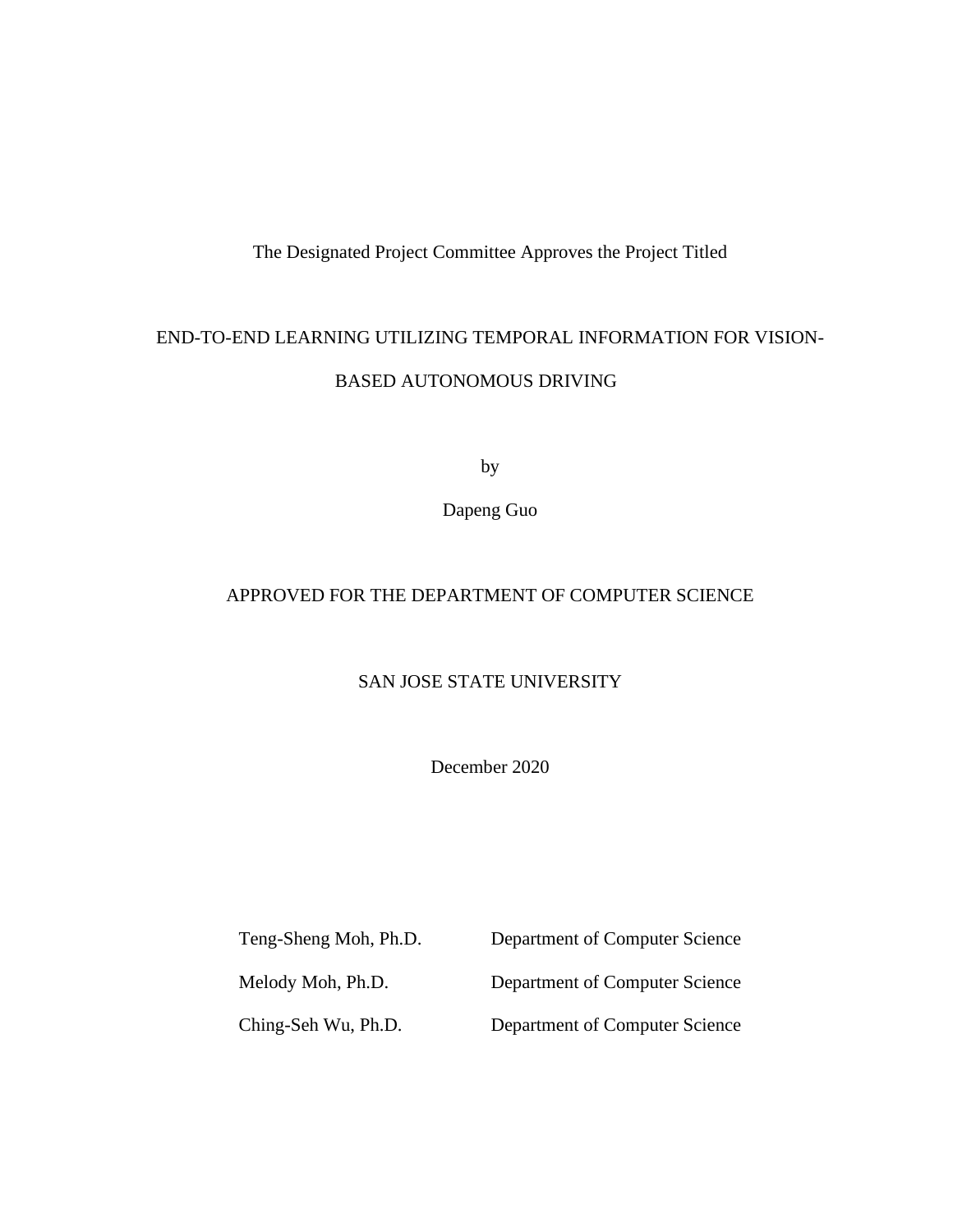## ABSTRACT

# END-TO-END LEARNING UTILIZING TEMPORAL INFORMATION FOR VISION-BASED AUTONOMOUS DRIVING

## by Dapeng Guo

End-to-End learning models trained with conditional imitation learning (CIL) have demonstrated their capabilities in driving autonomously in dynamic environments. The performance of such models however is limited as most of them fail to utilize the temporal information, which resides in a sequence of observations. In this work, we explore the use of temporal information with a recurrent network to improve driving performance. We propose a model that combines a pre-trained, deeper convolutional neural network to better capture image features with a long short-term memory network to better explore temporal information. Experimental results indicate that the proposed model achieves performance gain in several tasks in the CARLA benchmark, compared to the state-of-the-art models. In particular, comparing with other CIL-based models in the most challenging task, navigation in dynamic environments, we achieve a 96% success rate while other CIL-based models had 82-92% in training conditions; we also achieved 88% while other CIL-based models did 42-90% in the new town and new weather conditions. The subsequent ablation study also shows that all the major features of the proposed model are essential for improving performance. We, therefore, believe that this work contributes significantly towards safe, efficient, clean autonomous driving for future smart cities.

Keywords: Autonomous Driving, Conditional Imitation Learning (CIL), Convolutional Neural Network (CNN), End-to-End Learning, Long Short-Term Memory (LSTM).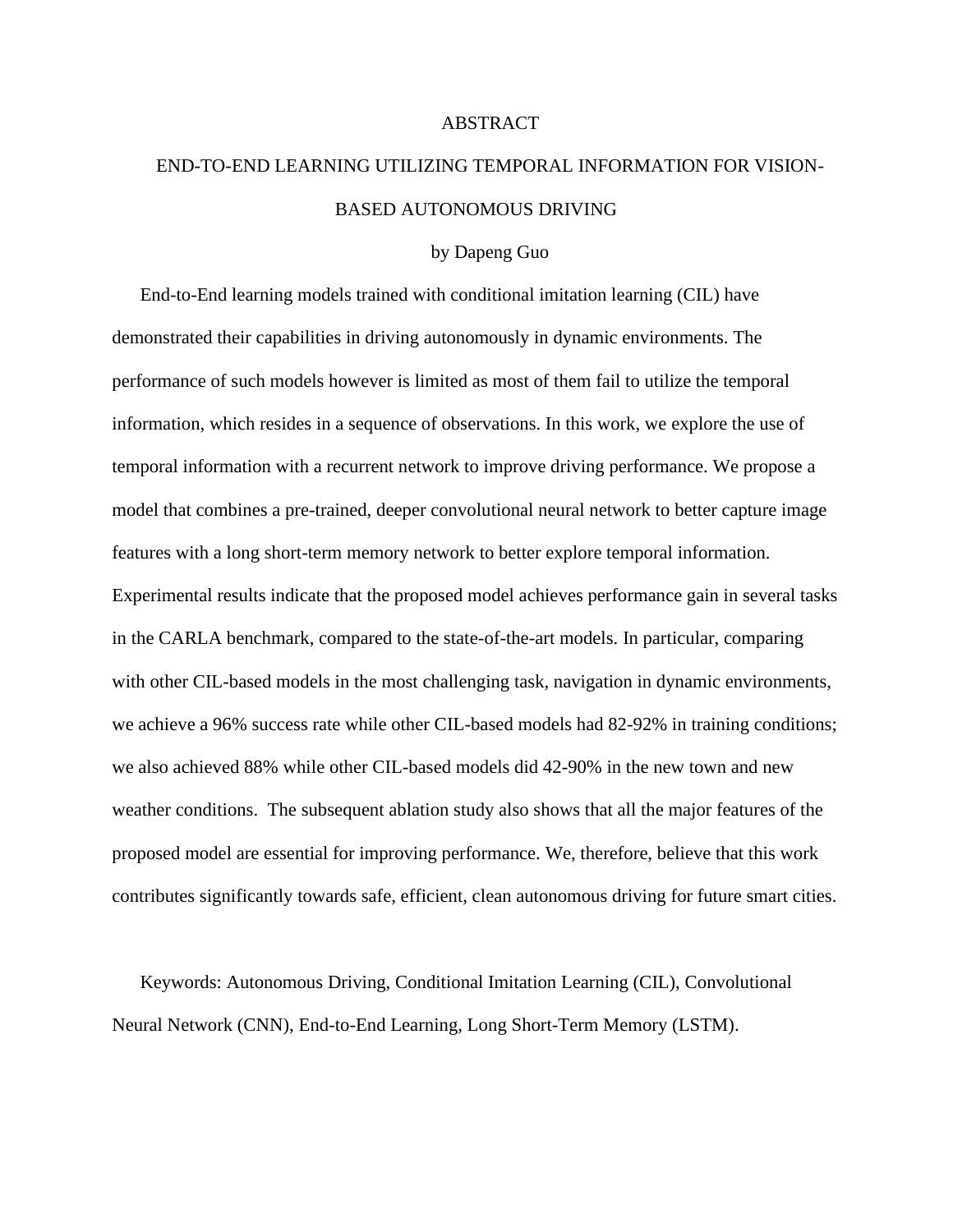# ACKNOWLEDGMENT

I would like to express my deepest appreciation to my advisor Dr. Teng-Sheng Moh for his continued guidance and encouragement throughout this project. Without his persistent help, this project would not have been possible.

My completion of this project also could not have been accomplished without the support of my committee members Dr. Melody Moh and Dr. Ching-Seh Wu. I would like to offer my special thanks to them.

Finally, I am extremely grateful to my family and friends for their love, understanding, patient, and continuing support to complete this research work.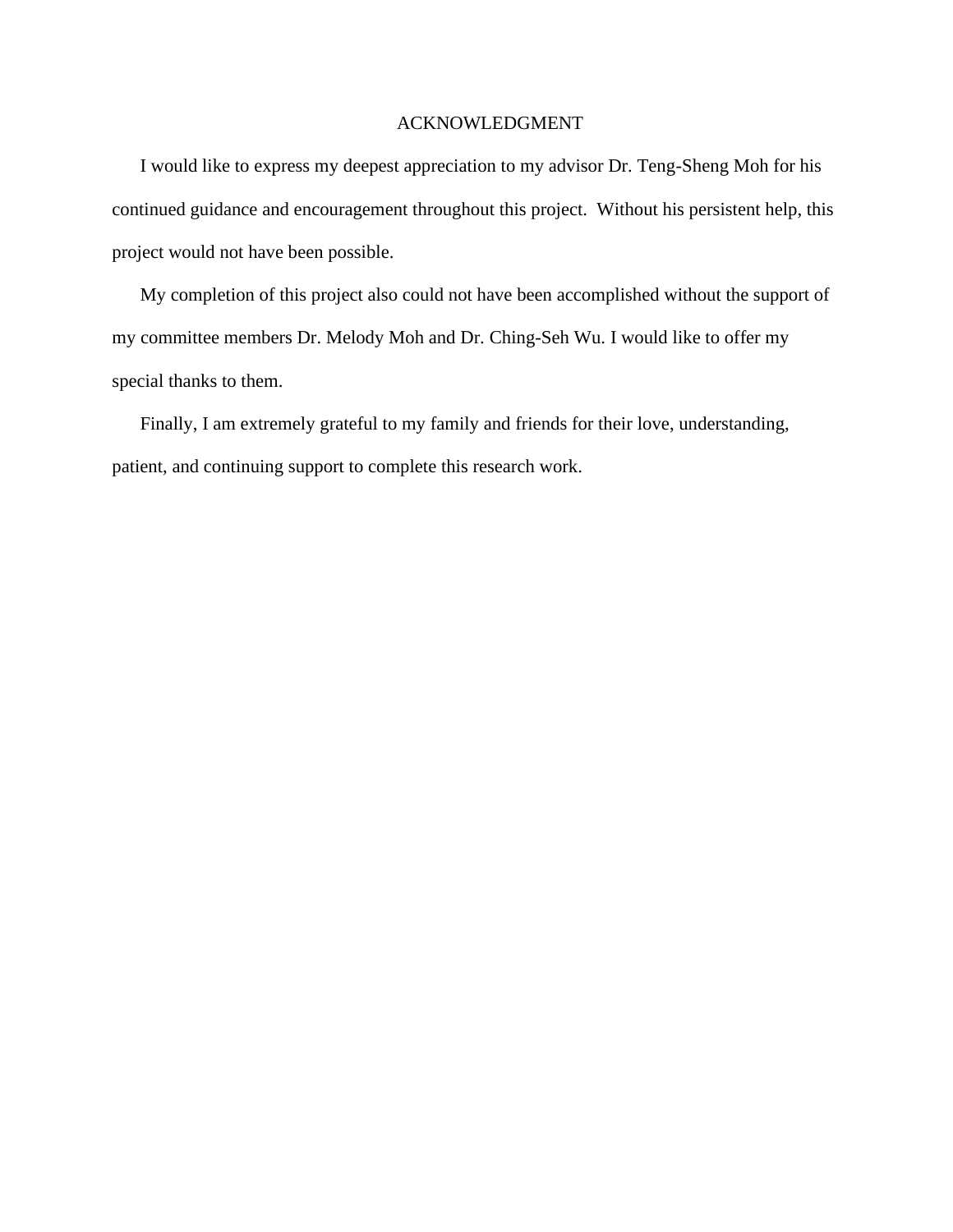# **TABLE OF CONTENTS**

| 1. |        |                                                                   |  |  |  |  |  |
|----|--------|-------------------------------------------------------------------|--|--|--|--|--|
| 2. |        |                                                                   |  |  |  |  |  |
|    | 2.1.   |                                                                   |  |  |  |  |  |
|    | 2.2.   |                                                                   |  |  |  |  |  |
|    | 2.3.   |                                                                   |  |  |  |  |  |
| 3. |        | PROPOSED METHOD: TEMPORAL CONDITIONAL IMITATION LEARNING (TCIL)15 |  |  |  |  |  |
| 4. |        |                                                                   |  |  |  |  |  |
| 5. |        |                                                                   |  |  |  |  |  |
|    | 5.1.   |                                                                   |  |  |  |  |  |
|    | 5.2.   |                                                                   |  |  |  |  |  |
|    | 5.2.1. |                                                                   |  |  |  |  |  |
|    | 5.2.2. |                                                                   |  |  |  |  |  |
|    | 5.3.   |                                                                   |  |  |  |  |  |
| 6. |        |                                                                   |  |  |  |  |  |
|    | 6.1.   |                                                                   |  |  |  |  |  |
|    | 6.2.   |                                                                   |  |  |  |  |  |
| 7. |        |                                                                   |  |  |  |  |  |
|    |        |                                                                   |  |  |  |  |  |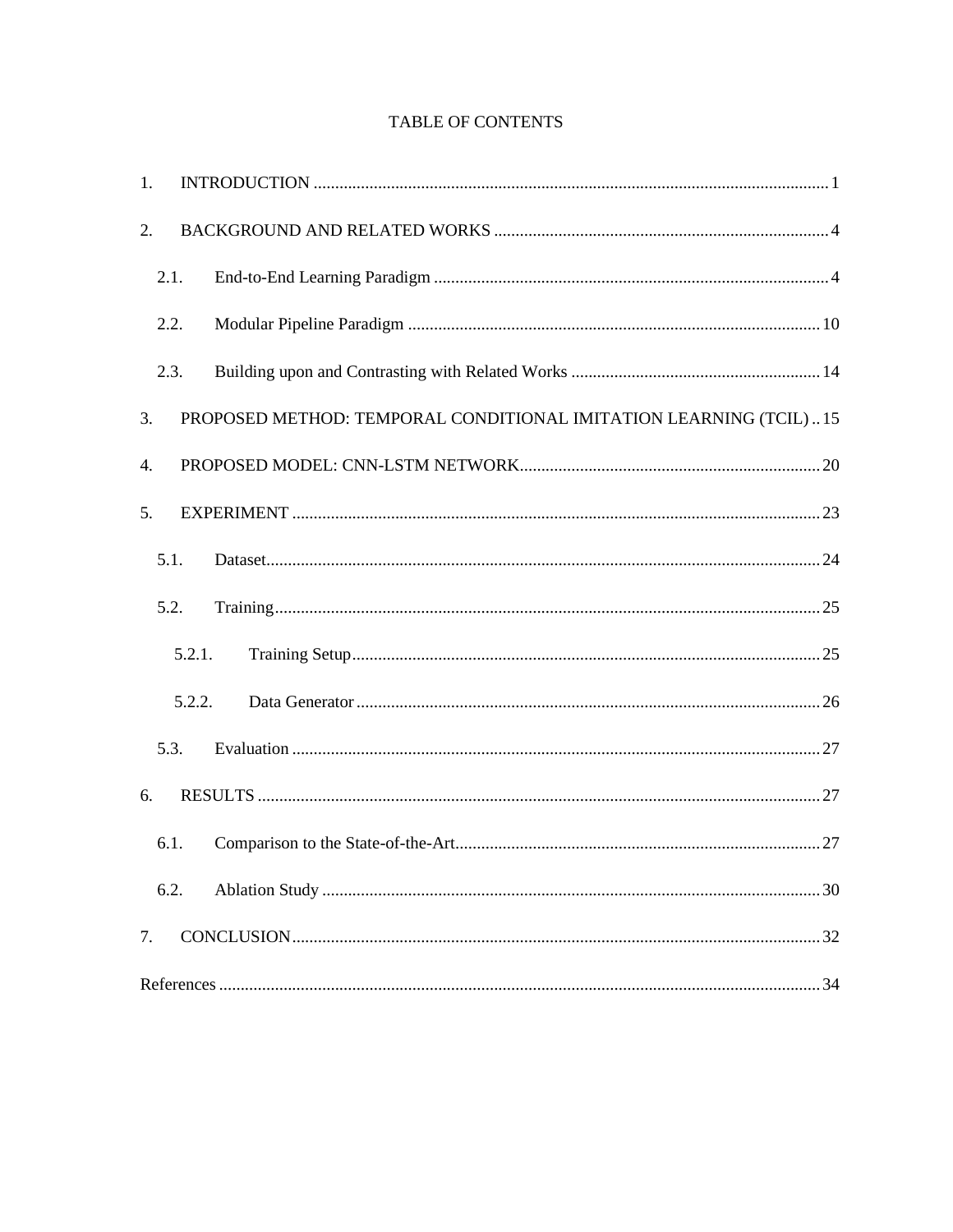### <span id="page-7-0"></span>**1. INTRODUCTION**

Autonomous driving has received increasing attention in recent years. With the rapid development of Deep Learning and Internet of Things (IoT) technologies, autonomous driving evolves from a science-fiction concept to part of the Internet of Autonomous Things (IoAT) systems that are beneficial to smart cities and smart societies [1].

The benefits of autonomous driving may be described below. First, autonomous driving improves road traffic safety. According to the National Highway Traffic Safety Administration (NHTSA), 94% of serious crashes are caused by human factors. Autonomous driving removes human factors from driving, which reduces road traffic accidents to prevent injuries and save lives [2].

Second, autonomous driving reduces economic loss due to road traffic accidents. NHTSA suggests billions of dollars have been lost each year because of road traffic accidents, in the form of lost workplace productivity, loss of life, and decreased quality of life. Since autonomous driving improves road traffic safety, it can greatly reduce such economic loss.

Third, autonomous driving improves efficiency. In dense traffic, a small driver mistake can propagate behind the road and get amplified to cause traffic congestion. Autonomous driving provides smoother vehicle control and drives the vehicles at an optimized speed which can ease the traffic congestion in the current road infrastructure. And eventually, with the help of IoAT networks, autonomous driving vehicles will be able to share their driving information with the network to enable global traffic optimization for better routing and facilitate coordination between vehicles to further improve safety and efficiency.

Finally, autonomous driving enables new applications for vehicles, which brings convenience to daily life. Fully autonomous driving requires no human intervention. This makes self-parking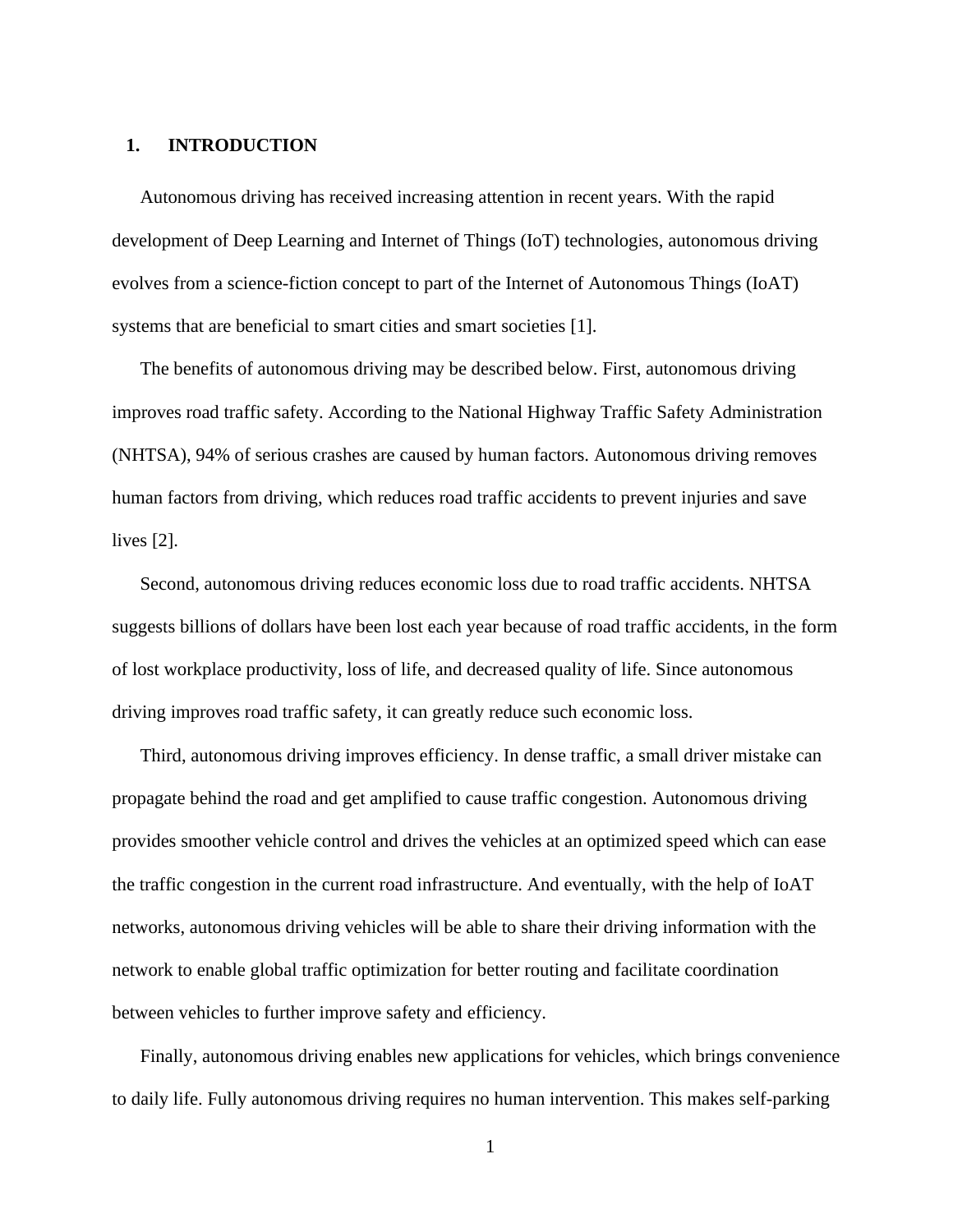possible that passengers can be picked up and dropped off without worrying about finding a parking spot. Also, it allows the vehicle to be shared by multiple family members as the vehicle can be remotely summoned. Furthermore, it provides people who are not fit to drive, especially, the old people, and even visually impaired people a way for mobility.

The early attempt at autonomous driving dates to the 1930s, where an electric vehicle was designed to trace the electromagnetic fields generated by radio-controlled devices embedded under the road surface. This vehicle indicates a concrete effort towards autonomous driving. However, it did not generate the intelligence needed for the vehicle to interact with a dynamic physical environment. Its feasibility is also in doubt as it relies on a new type of road infrastructure.

In 1986, Ernst Dickmanns' VaMoRs Mercedes van pioneered in using computer vision for autonomous driving. Multiple generations of autonomous driving systems had been tested in this vehicle, which not only demonstrated the capability of computer vision algorithms but also provided valuable experience in building a small yet powerful autonomous driving system. In 1994, the experience acquired from the 5-ton VaMoRs van was transferred into a VaMoRs-P Mercedes S-class sedan. The VaMoRs-P is also a computer vision-based autonomous driving system that drives like a human which takes both vision and inertial information into account [3]. Furthermore, with two sets of cameras mounted at the front and rear window, the VaMoRs-P can use both the forward and backward vision for object detection and tracking for up to 5 objects within 100 meters in each direction. A minimum of 2 cameras is used in each direction which enables the system to run in both bifocal and multifocal mode. A 4-D approach is used in the VaMoRs-P, which utilizes both spatial and temporal information. The VaMoRs-P is not simply state-of-the-art at its time, its design ideas have found their ways into today's deep learning (DL)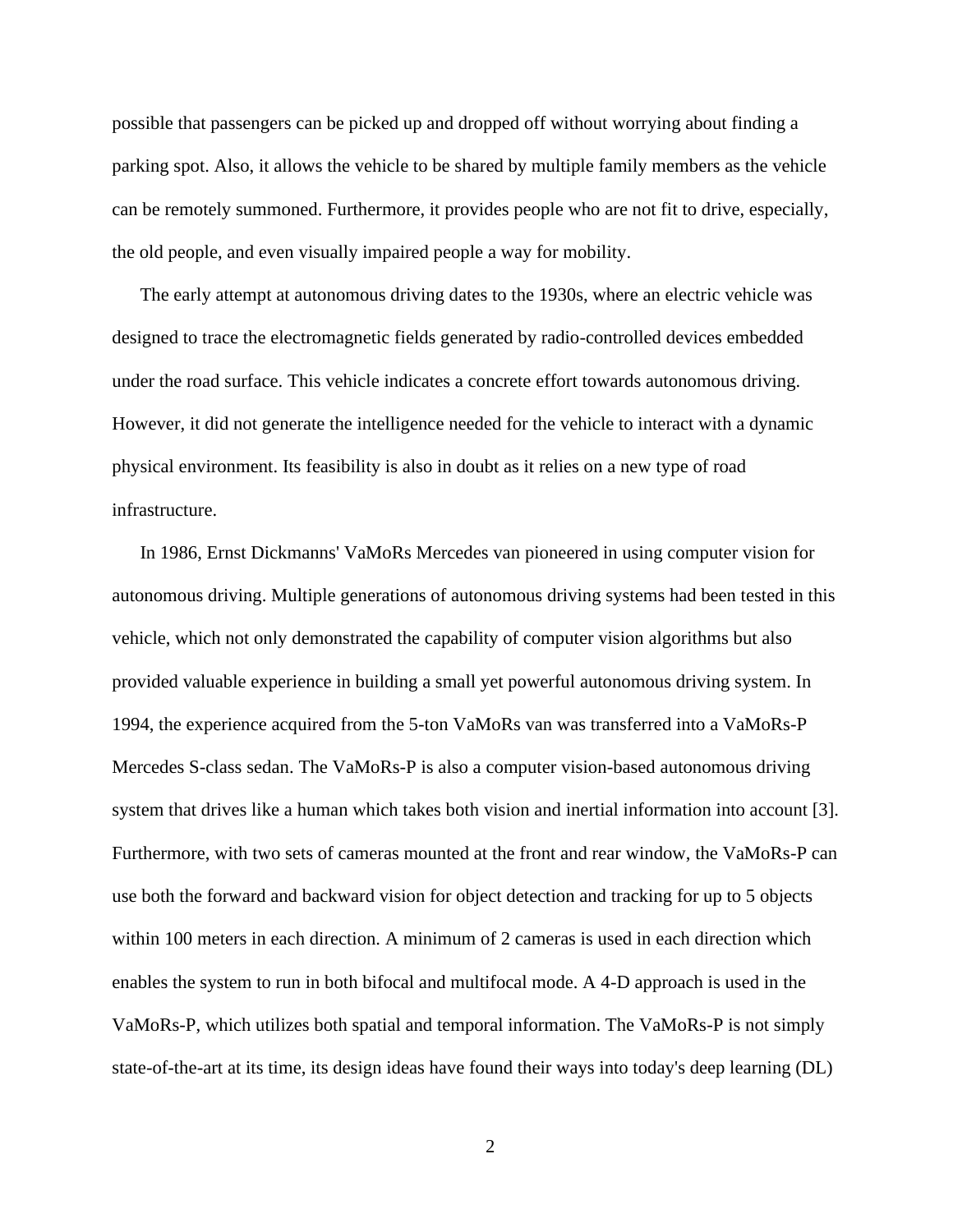based autonomous driving systems, such as using multiple cameras for visual perception, 3D object detection and tracking. Most importantly, it explores temporal information in the input sequence, which is underutilized in many modern systems.

In 2004, the Defense Advanced Research Projects Agency (DARPA) held the first DARPA Grand Challenge where 15 teams with their autonomous driving vehicles competed to finish an off-road route [5]. Although no team finished the whole route in 2004, this contest and the similar contests in the following years are the early push in accelerating the development of modern autonomous driving technology. With decades of advancement in sensor technologies, computing hardware, and deep learning methods, significant progress has been made towards autonomous driving on public roads, especially the ones utilizing deep learning [4, 5].

Although we are on the edge of entering the era of autonomous driving, numerous vehicle manufactures and autonomous driving solution providers have postponed the deployment of their fully autonomous driving systems. The roadblocks exist in both ethical and technological aspects. Ethically, there are moral dilemmas like the trolly problem, which is not only difficult for the machine to solve, but also hard for humans to reason with. If we cannot create a set of human acceptable moral standards for the machine, the fully autonomous driving vehicles might never be accepted by the public. Technologically, the current autonomous driving vehicles do not meet the criteria of being highly reliable in a dynamic environment. The safety of such vehicles is a major obstacle that needs to be overcome.

The end-to-end learning model proposed in this paper aims to improve autonomous driving, especially in dynamic environments. It is vision-based, accepts navigational commands for controllable routing, utilizes temporal information through recurrent networks to better control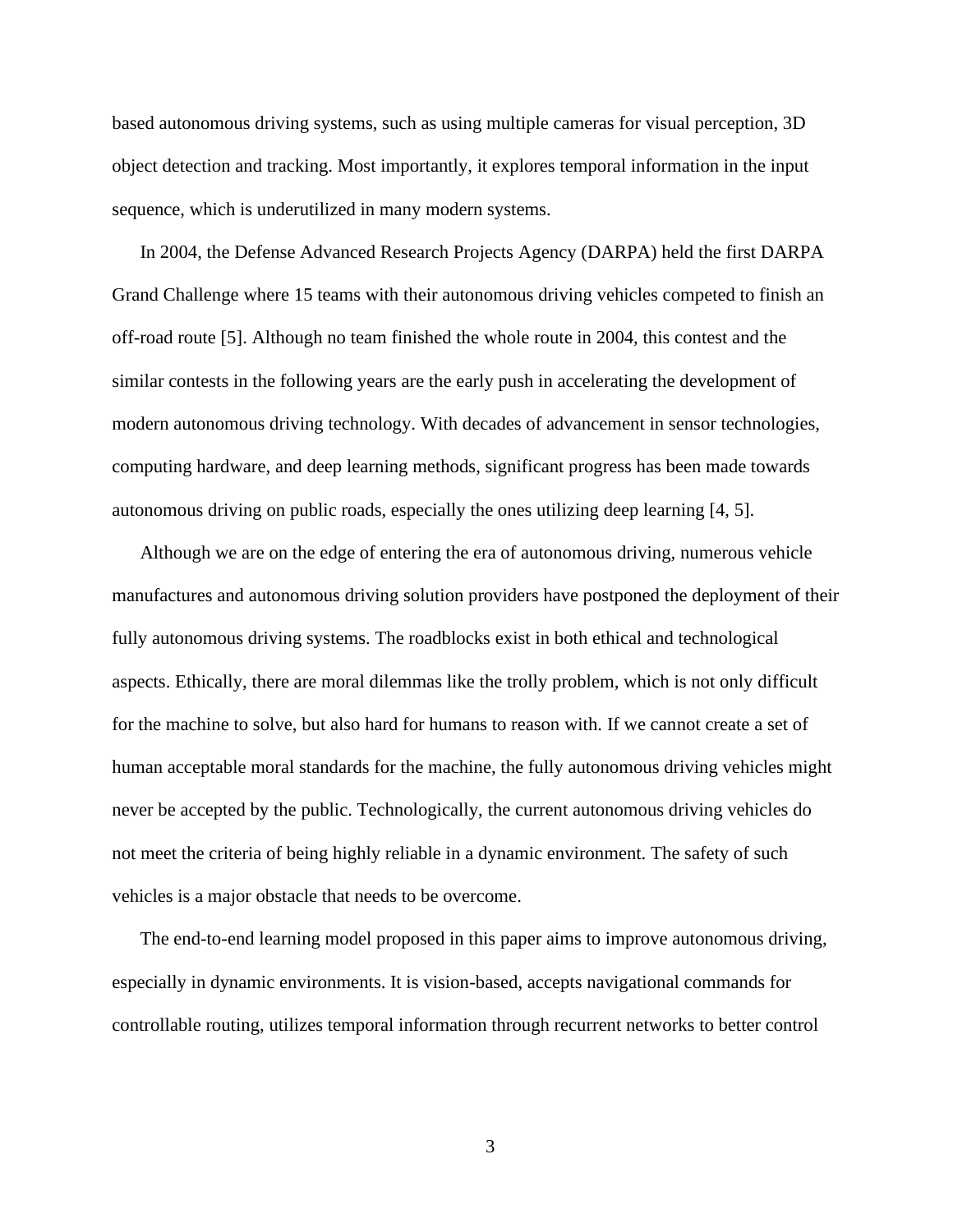speed and distance, and uses transfer learning on a pre-trained, deep, efficient image module that greatly improves its ability in generalizing to new environments.

The rest of the paper is organized as follows. Section 2 describes the background and related works. Section 3 and 4 cover the proposed method and the proposed model, respectively. Section 5 and 6 present our experiment design and the results, respectively. Finally, Section 7 concludes the paper including future works.

# <span id="page-10-0"></span>**2. BACKGROUND AND RELATED WORKS**

There are two major paradigms in deep learning-based autonomous driving: namely, the endto-end learning paradigm and the modular pipeline paradigm. Although the performance of the models in both paradigms has been greatly improved with the help of deep learning, each paradigm still has its strength and weakness. We first describe the main related works in the endto-end learning paradigm. Next, for completeness, we also include some major works in the modular pipeline paradigm. Finally, we discuss how the proposed work is built upon the related works.

#### <span id="page-10-1"></span>**2.1. End-to-End Learning Paradigm**

The end-to-end paradigm uses deep learning to provide a single model that handles the complete self-driving task without any intermediate step. Such models directly map the inputs from sensors to vehicle control signals, without the need to understand any human-defined steps, such as objection detection, path planning, etc. The assumption is that, with the appropriate deep learning model and training method, end-to-end learning will learn the internal features that are most suitable, and optimize all the processing steps simultaneously, which will eventually lead to better performance. With the advancement of deep learning, end-to-end learning models can be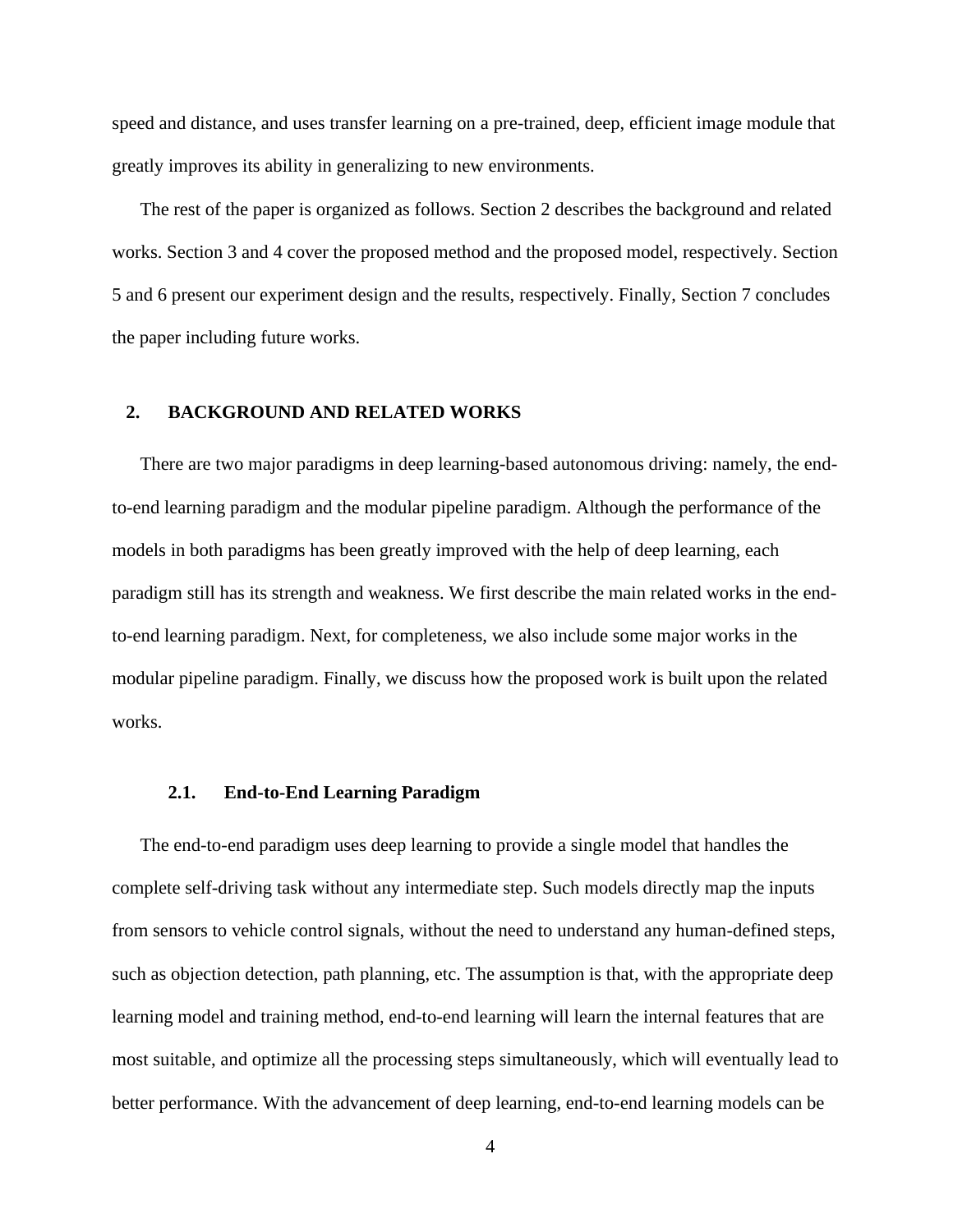much simpler in structure compared to modular pipeline models while maintaining comparable performance. Moreover, end-to-end learning models are also very flexible, the structures can be easily modified for improvement, and adaption for new features.



Figure 1. An End-to-End Model

A generalized end-to-end learning model is shown in Figure 1. The model uses LiDARs, cameras, and ultrasonic radars as the main perceptual sensors. The inputs are directly mapped to vehicle control signals using a deep neural network. Ever since Nvidia demonstrated their visionbased end-to-end deep learning autonomous vehicle can successfully drive itself on public roads in long-distance, the end-to-end learning paradigm has received an unprecedented amount of attention. We see great potential in end-to-end learning models, and some selected models with significance are covered here [12-23].

In an end-to-end learning model, we cannot precisely divide the model into different functional modules. However, by feature analysis, we know certain parts of the network are mainly learning image related features and we refer to this part of the model as the image perceptual module [12, 13]. And we also refer to the parts of the network that consumes the output of the perceptual module and mainly be used to generate control signals or other types of predictions as the prediction module.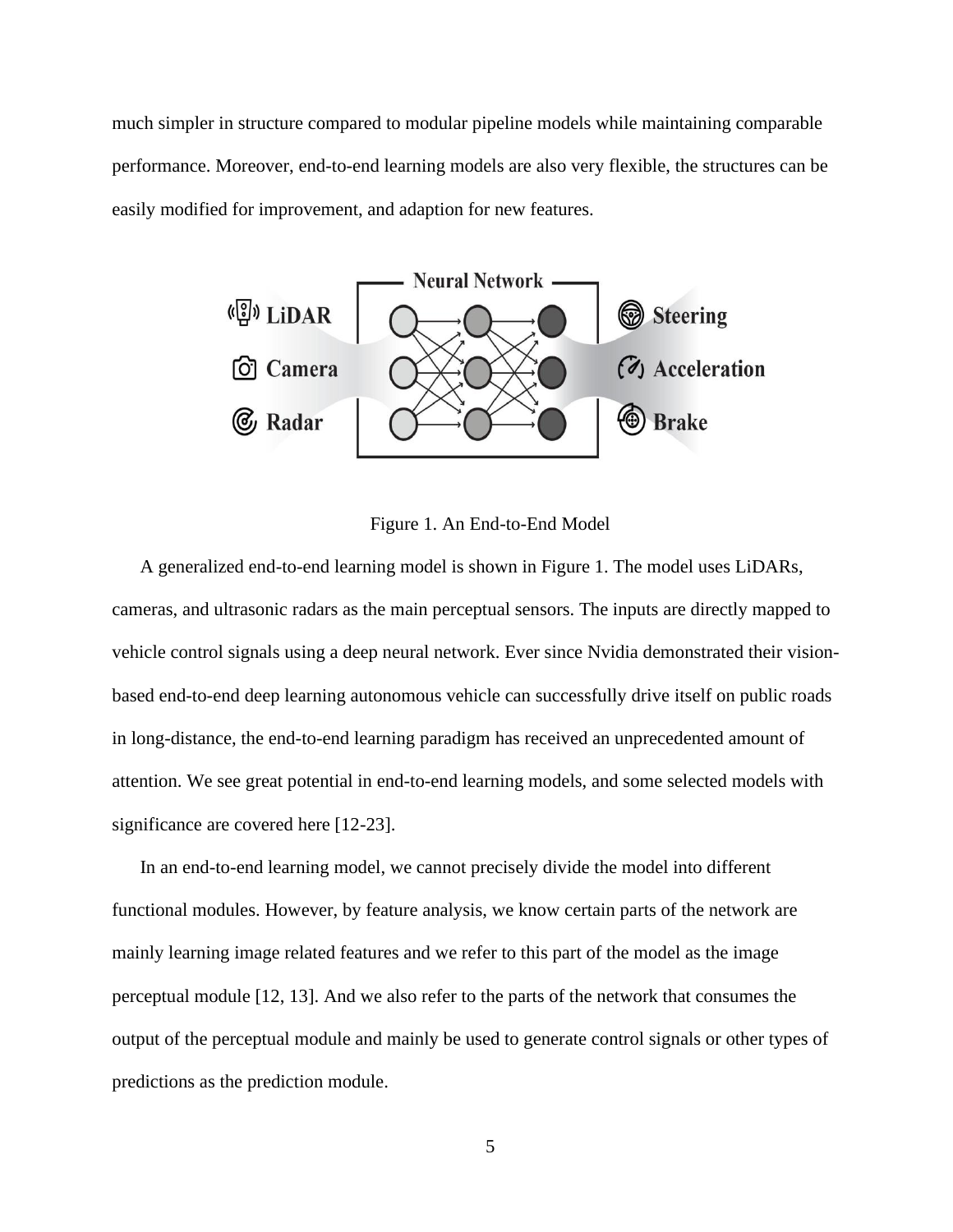The end-to-end learning models we surveyed share much in common. For instance, the models surveyed in this section all utilize imitation learning as part of the training process [12- 23]. Imitation learning is a type of supervised learning where the model focuses on imitating expert demonstrations. This training method is very intuitive and effective that, since humans can drive, if the model can mimic human actions, it will also be able to drive. In terms of autonomous driving, expert demonstrations are driving footages. We can collect the training data by recording the observations from the cameras, the corresponding control signals from the vehicle, and optionally, the navigational intentions from the driver. By syncing these data, the observations are implicitly labeled. In contrast, another way to train an end-to-end model is using reinforcement learning. However, the action space for autonomous driving is continuous and large, it is inefficient to train the models using reinforcement learning alone as it takes too long to converge [23].

Furthermore, the core structures of the models surveyed are very similar as they all use variations of Convolutional Neural Network (CNN) as the main perceptual network [12-23]. With the recent advancement in computing hardware and labeled dataset, CNN has been widely adopted in pattern recognition tasks. In 2016, Nvidia published the research [12] to demonstrate that by using imitation learning, CNN can also be extended to autonomously steering a vehicle based on RGB images efficiently and effectively. In 2017, Nvidia published follow-up research [13] providing more details and internal feature analysis of their model. The visualization of the activations in the intermediate layer shows, the model not only explicitly learns to recognize driving-related objects that are included in training data, such as traffic signs, road lanes, vehicles, and unmarked road boundaries, it also implicitly learns to recognize driving-related objects that are not included in the training data, such as a construction vehicle exiting a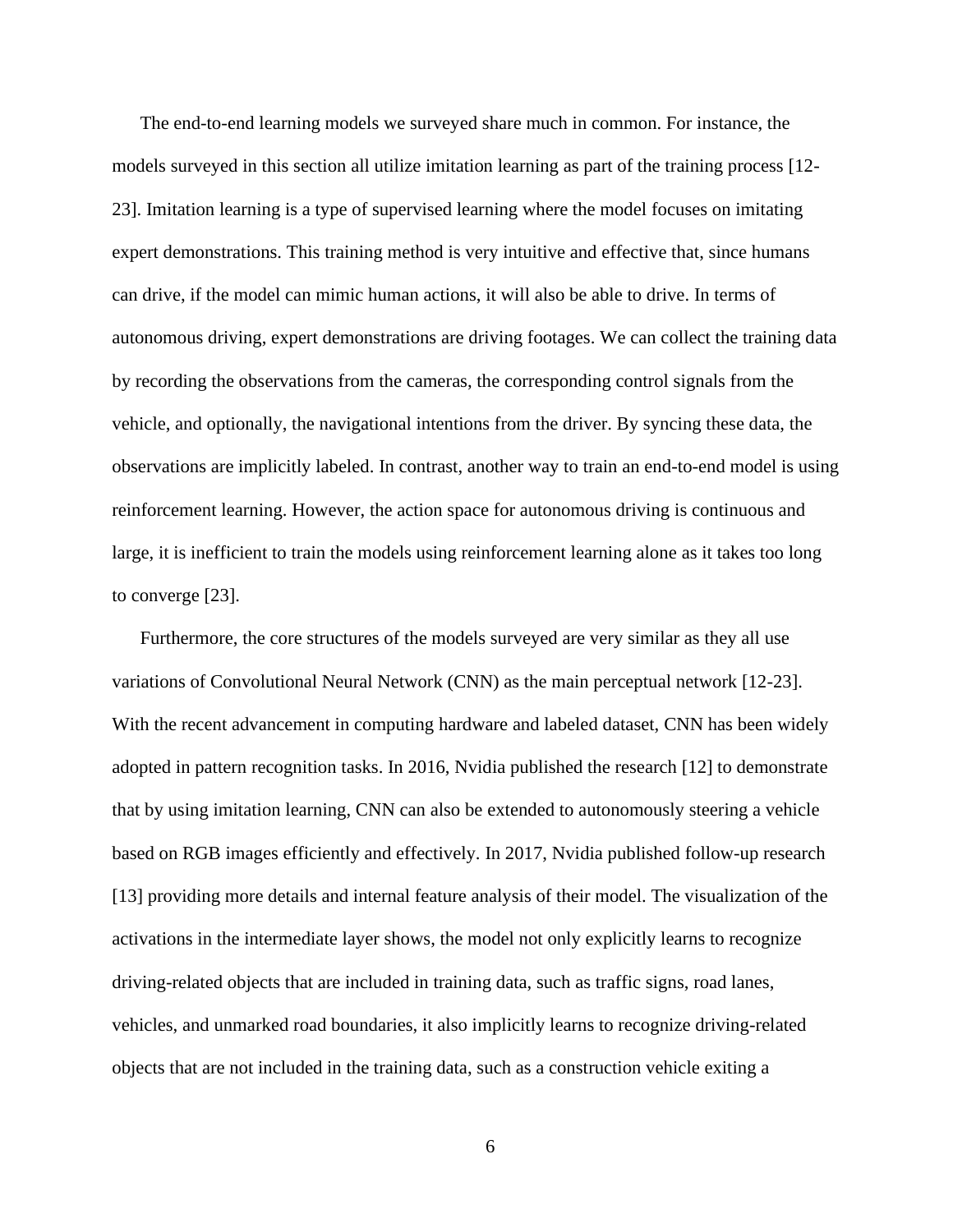construction site. The [12, 13] help shape the recent research trend in autonomous driving as we see an increasing number of researchers are utilizing end-to-end approaches trained with imitation learning.

Each end-to-end learning model we surveyed also has a unique contribution. In [12, 13], the authors proposed to collect training images by placing three front-facing cameras: left, middle, right on top of the vehicle. The images captured by the left and right cameras are used to augment the training set. By offsetting the steering angles, such data teaches the car how it should recover itself when driving off-center. This method is also adopted in other research works [15-20, 22] and is proven critical in improving online performance [17]. However, the model in [12, 13] mostly focuses on autonomously lane keeping, it does not accept navigational commands, therefore, the vehicles can only roam aimlessly.

Autonomous driving powered by deep learning also requires a large amount of training data. How to collect large amounts of high-quality training data with high variety and how to test the system in a realistic yet safe environment becomes a problem every autonomous driving project needs to deal with. CARLA is an open-source driving simulation platform specifically designed for the development, training, and validation of autonomous driving systems [15]. It supports customizable environment and road layouts where users can test both urban and highway driving. It provides a flexible set of sensors including RGB cameras, LiDARs, semantic segmentation cameras, and depth sensors to enable more types of autonomous driving systems. It also allows the users to dynamically change the weather and lighting conditions which brings variety in both training and evaluation. CARLA simulator has been successfully utilized in work [15-19, 21-23] to train and validate autonomous driving models with both imitation learning and reinforcement learning.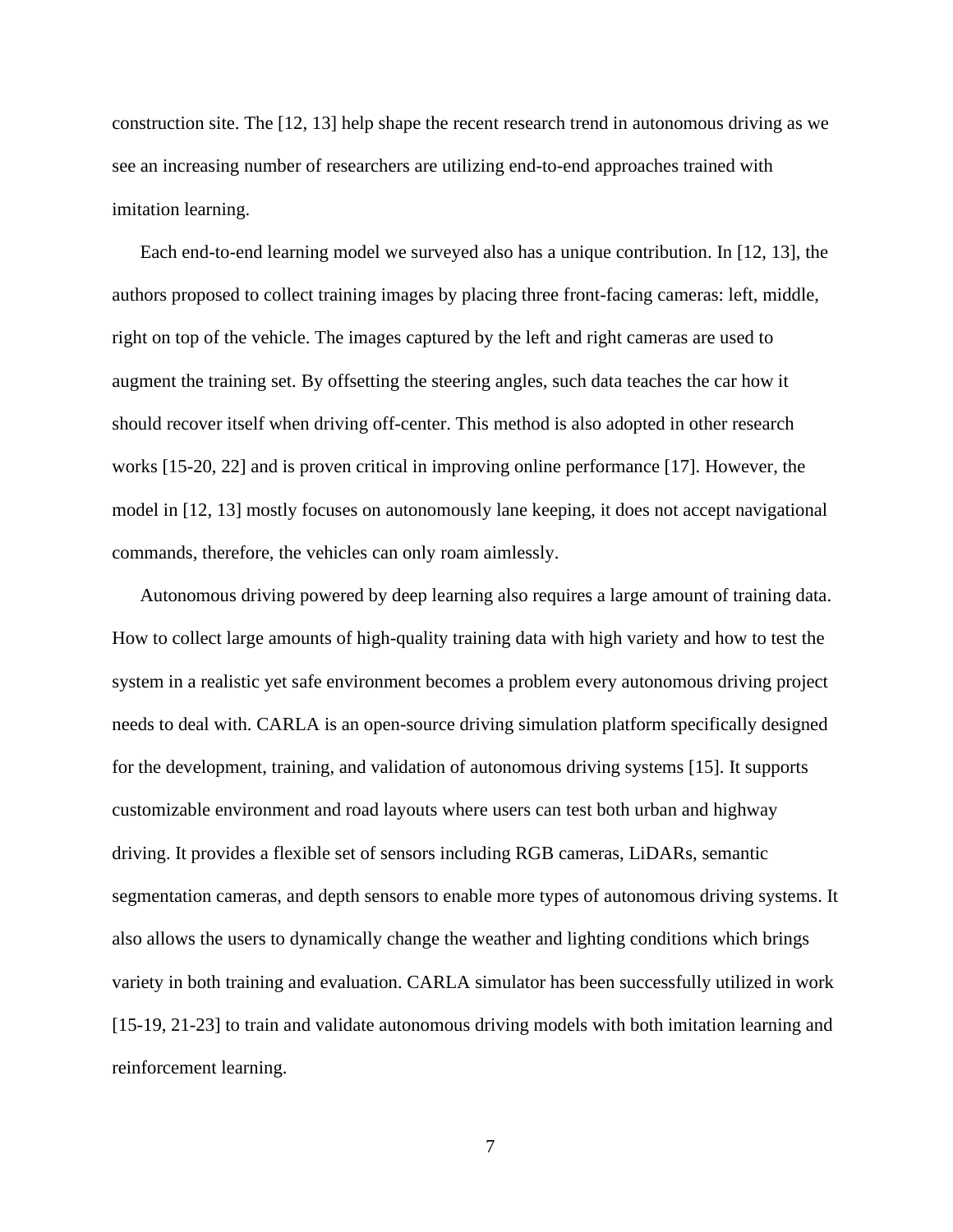In [15], the work not only introduces the CARLA simulator and its functions, but also presented a baseline performance comparison of three vision-based models, namely, the modular pipeline (MP), imitation learning (IL), and reinforcement learning (RL) models. This research briefly introduces each of the three models where the MP models use a semantic segmentation network based on ResNet pre-trained on ImageNet and a waypoint planner. The IL model uses a CNN model like [12, 13] with the addition of a speed measurement module. There are four control signal prediction branches selectively activated by navigational high-level commands (HLC). The RL uses A3C style training methods. The result suggests when comparing the IL with MP, the performance of the two approaches are similar in most testing conditions. However, the IL performs better in lane-keeping, especially in a new testing environment, while the MP performs better in avoiding collision with obstacles. When comparing IL with RL, IL largely outperforms RL in most of the cases even if the RL is trained for 12 days. The work suggests this is due to urban driving with continuous action space is much more difficult than problems previously solved by RL, thus the model training does not converge well.

The research [16] proposed conditional imitation learning (CIL) models. This paper focuses on incorporating the HLC into the model so the vehicle can follow a specific route. Two network structures are being compared in this work. The command input model takes HLC as an input and uses one action prediction branch. The command conditional model uses HLC as a switch to activate one of the four action branches.

To improve generalization, image data augmentation is used for both networks where a subset of image transformations including changes in contrast, brightness, tone, as well as the addition of Gaussian blur, Gaussian noise, salt-and-pepper noise, and region dropout are performed with randomly sampled magnitude. The two models are trained with imitation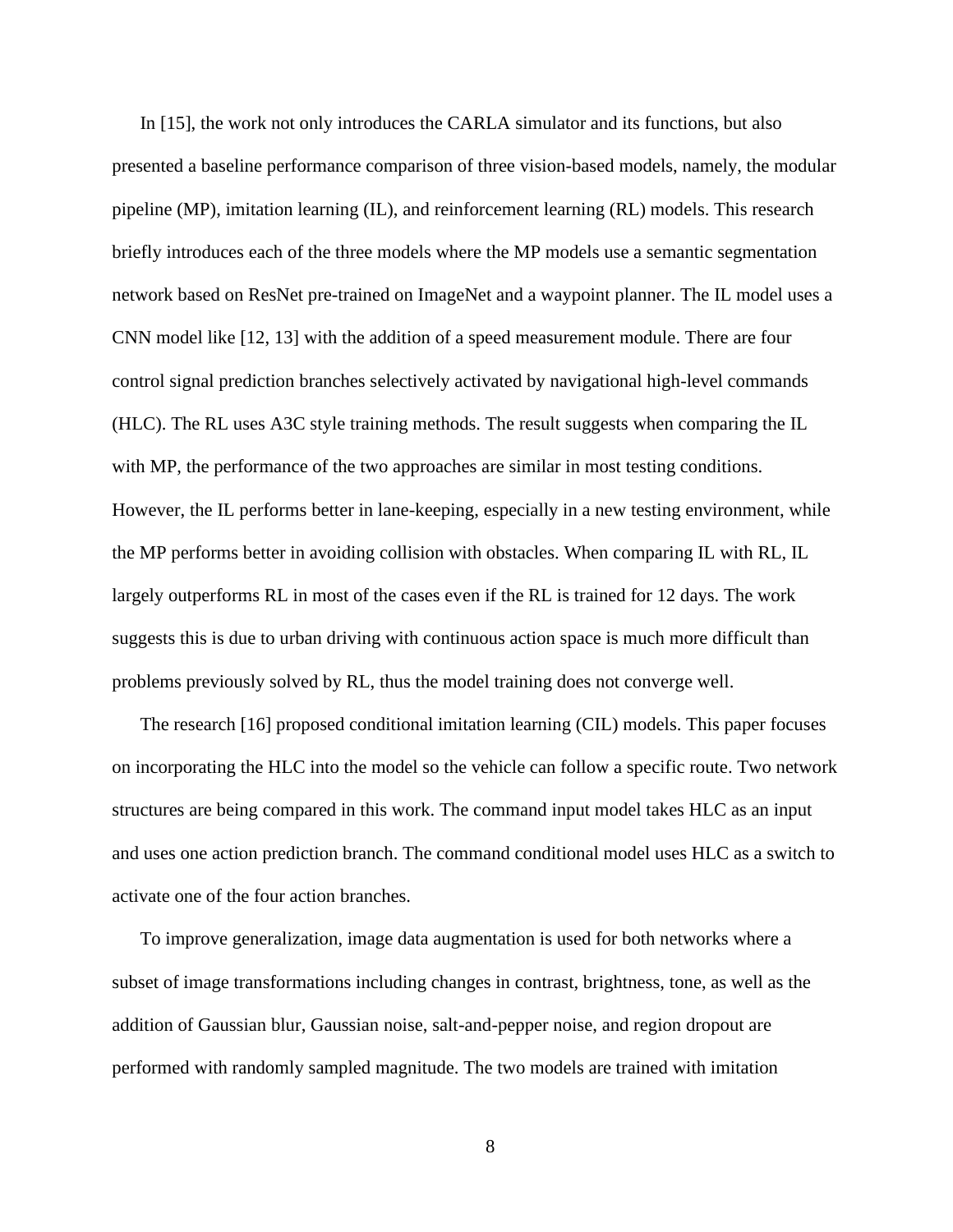learning on human driving data collected in the CARLA simulator. Since human driving is mostly driving in the centerline, the authors introduce motion drifts during the data collection process, and only records the recovery process of the human driver to make the dataset more balanced and helps the model to learn how to recover from mistakes.

After the two models are trained with static images, they are tested in an unseen map during the simulation. The average distance per infraction and the success rate of finishing the route is recorded. The results suggest, the two proposed models utilizing HLC outperform the models that do not use the HLC or only use the direction of destination as input. The results also suggest the command conditional model follows the HLC better and achieves a higher route success rate while the command input model makes less driving mistakes and performs better in distance per infraction metric. Although the proposed models take navigational command into account, they still use a simple CNN as the perceptual module, which does not generalize well to unseen environments.

In [17], the result suggests using Mean Absolute Error (MAE) of the trained model during offline evaluation has a higher correlation to the online performance comparing to using Mean Squared Error (MSE), therefore, MAE should be used as the loss function. In [18], depth information is used to supplement the RGB image, and the early fusion scheme which improves upon CIL produces a better result compared to using RGB image alone. There are also works incorporating temporal information which is important for improving the performance [20, 21]. In [22], the author proposed to use pre-trained ResNet as the image perceptual module and utilize speed regularization to further improve the performance. In [23], the author proposed to perform reinforcement learning using the trained weight from imitation learning as the initial weight, which will greatly reduce the time required to converge.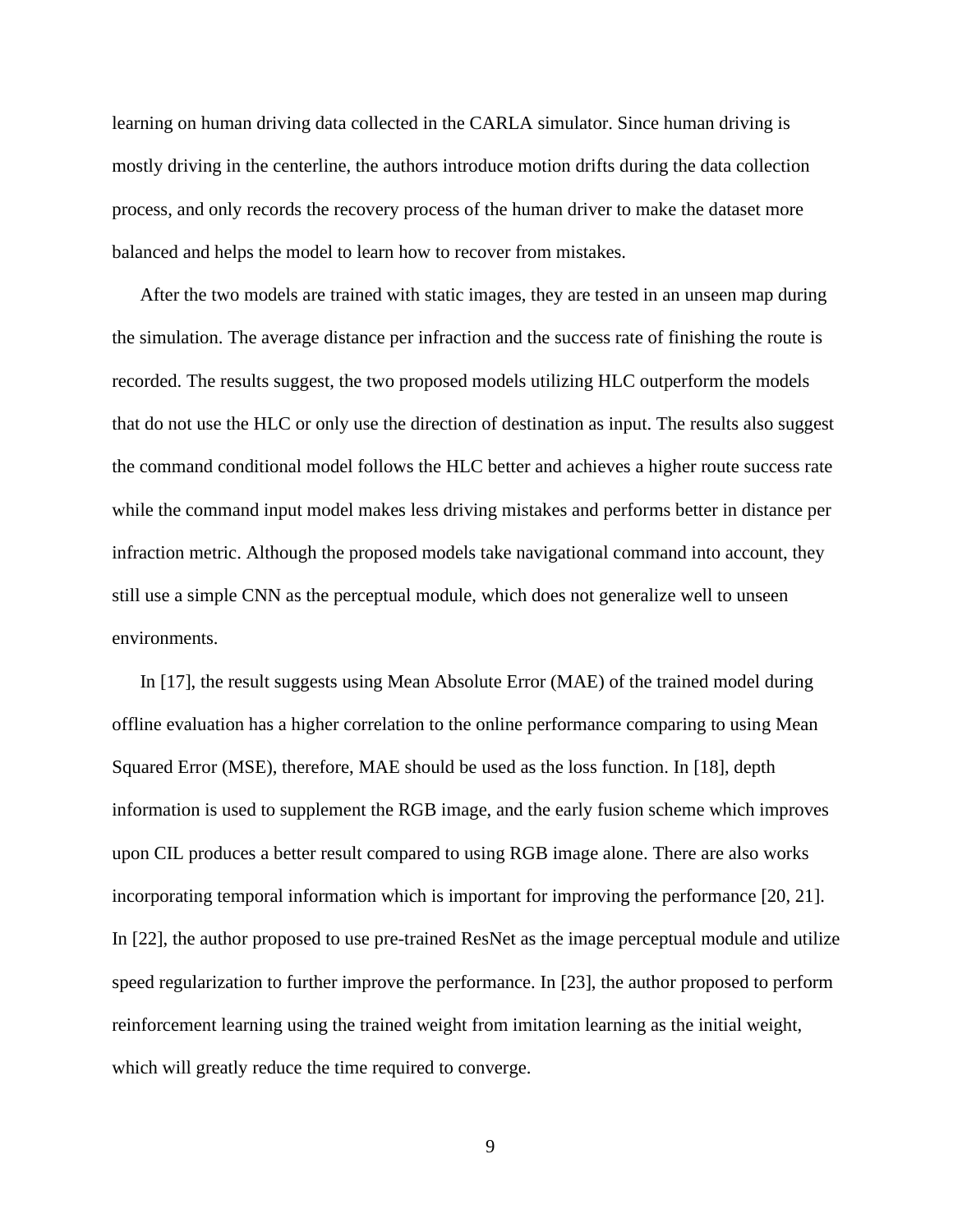# **2.2. Modular Pipeline Paradigm**

<span id="page-16-0"></span>For completeness in this subsection, we describe the main works in the modular pipeline paradigm. The modular pipeline paradigm follows the divide-and-conquer principle which has been widely used in robotic fields. Such a model divides the complex autonomous driving problem into clearly defined stages and subproblems that are easier to solve. Then, each subproblem is solved and optimized separately. Finally, the related subproblems are connected through pipelines with the assumption that the optimal output from the previous stage will be the optimal input for the next stage [5]. It is the most widely adopted approach since the early attempts on autonomous driving, including the VaMoRs-P mentioned above.

Since each module is only responsible for a well-defined subproblem, the modules can be distributed to developers with different expertise and tackled independently. Because the subproblems are well defined, it is easier to understand and explain the inner working and behaviors of the system. This approach also allows each module to be easily modified to meet specific requirements without affecting the performance of unrelated modules. However, humandefined subproblems and features may not be optimal for the overall system. Developing such a system often requires expert knowledge in the field of each subproblem, and the system may get very complex.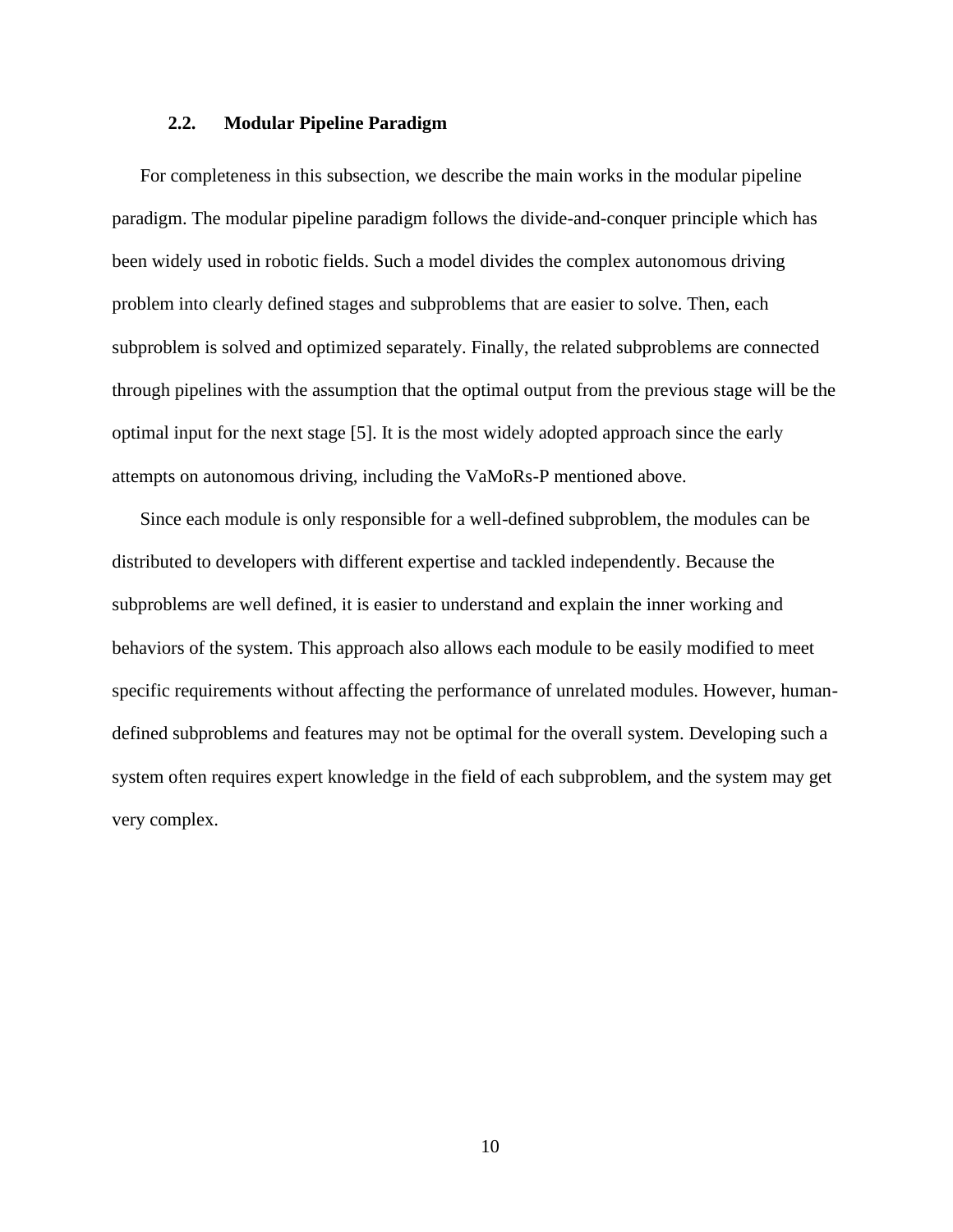

Figure 2. A Modular Pipeline Model

A generalized modular pipeline model is shown in Figure 2. Four major modules reside in four stages in this model. In the first stage, the perception module performs tasks such as objection detection, objection tracking, semantic segmentation on inputs from a fusion of sensors including LiDAR, camera, and ultrasonic radar. In the next stage, the localization module performs its tasks with input from GNSS, IMU, HD Maps, and the output of the perception module. The planning module is in the next stage, which consumes the outputs from both the perception module and localization module for tasks such as trajectory planning. Finally, in the last stage, the control module will turn the output from localization and planning modules into vehicle control signals to steer, accelerate, and brake the vehicle.

Multiple works fall into the modular pipeline paradigm [6-11]. However, due to the high complexity of modular pipeline models, most of the works reviewed only focus on improving upon a specific subproblem, rather than providing a complete pipeline to drive a vehicle.

In [6], the author proposed a computer vision-based direct perception model, which falls in the modular pipelined paradigm but with part of it being like the end-to-end learning paradigm. Instead of recognizing and tracking all driving-related objects to create a representation of its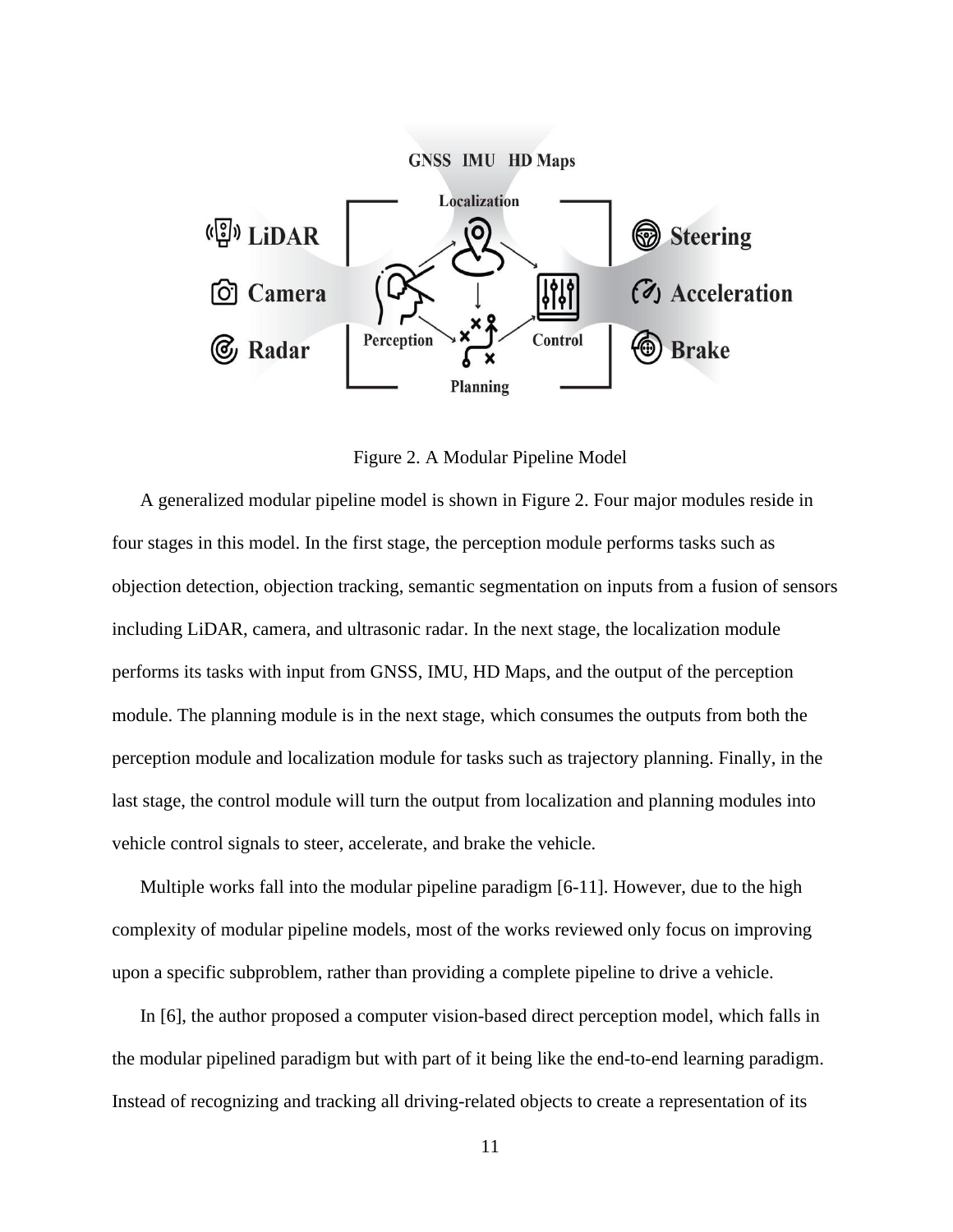surrounding environment, and make decisions based on all the information, [6] argues that a subset of this information is sufficient for the driving task, computing all the information increases the complexity. Therefore, a direct perception approach is proposed where meaningful indicators such as the angle of the car, distance to lane mark, and distance to adjacent cars are generated from the input image using CNN following end-to-end learning fashion. Then, based on the indicators, a closed-form controller is used to drive the vehicle. The model is mainly tested on recognizing and predicting the indicators, as well as generating steer control accordingly. The results indicate the model is relatively capable in both offline evaluations with the KITTI dataset and the simulator. However, the major flaw is the indicators this model predicts are handcrafted, in situations where the handcrafted indicators do not exist in the input, the proposed approach cannot work properly.

Both camera and LiDAR have been used as the main perceptual source. Compared to cameras, LiDAR is considered expensive, which makes the autonomous vehicle less affordable. However, LiDAR-based 3D object detection has higher accuracy compared to image-based 3D object detection. The performance gap has been a roadblock that hinders the development of imaged-based autonomous driving. Generally, the performance gap between the two approaches is considered caused by the error of depth estimation grows quadratically with distance in the image-based approach while it only grows linearly with the LiDAR-based approach.

However, [7] suggests differently that the representation of data is a major cause of the performance gap. By converting the image-based depth estimation which is usually represented as an additional channel of the image into a 3D point cloud pseudo-LiDAR representation, the result pseudo-LiDAR data is considered very similar to the ground truth LiDAR data. Furthermore, with the pseudo-LiDAR method, any 3D object detection method designed for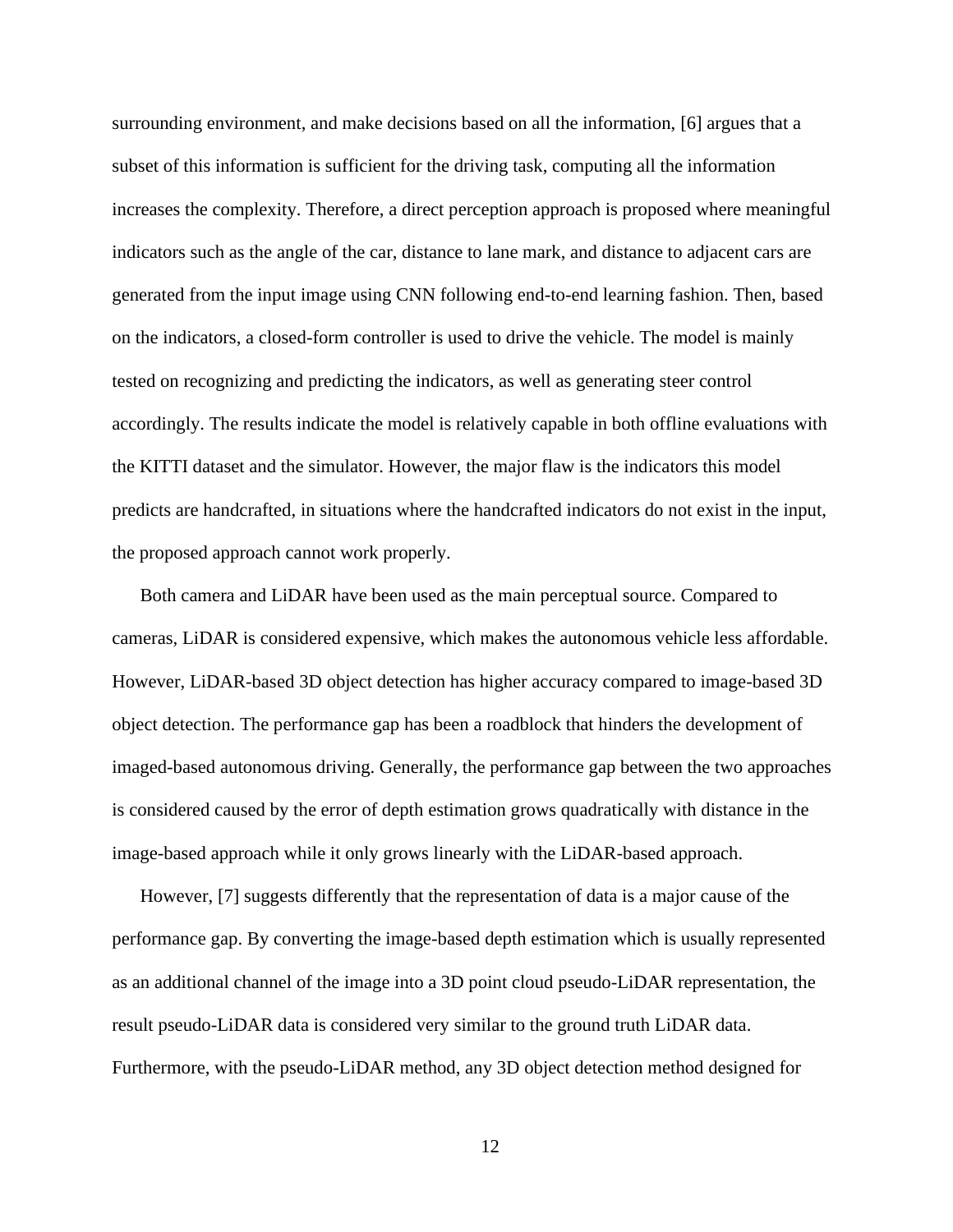point cloud can be applied to image data, which provides more flexibility. The test results confirm the pseudo-LiDAR approach combined with point cloud-based 3D detection methods outperforms the baseline state-of-the-art image-based 3D detection methods, especially in the bird-eye-view format. However, LiDAR-based methods still outperform pseudo-LiDAR based methods, especially in the far distance cases.

The work [8] proposed a flexible pipeline that applies any existing 2D object detection method to 3D object detection tasks. The state-of-the-art 2D object detection methods have achieved very high accuracy; this proposed pipeline enables us to transfer the success in 2D object detection into 3D object detection. The pipeline is a LiDAR and camera fusion approach where one branch of the pipeline performs 2D object detection on an image to produce a 2D bounding box. Then, the 2D bounding box is projected into the 3D point cloud to select a subset of the points. Since a 2D bounding box in 3D space can contain points from different distances and different objects, the model proposes multiple 3D bounding boxes to be fitted on three generalized vehicle models. The proposal with the highest fitting score will be further fine-tuned by another CNN to form the final bounding box. This pipeline ranks second among the 3D object detection algorithms in the KITTI benchmark at its time. Although the performance is good on the KITTI dataset, there are many more types of vehicles and objects related to driving in the real world. The generalized vehicle model is handcrafted using a 3D CAD dataset, this implies, to make the model able to detect other objects in the real world, we will need to manually create 3D CAD models for many more objects, which is tedious. This will make it difficult to apply this pipeline in a more general term.

In [9-11], the research focuses on improving the speed of point cloud-based object detection. Both [10, 11] use bird-eye-view (BEV) representation of the point cloud data to better explore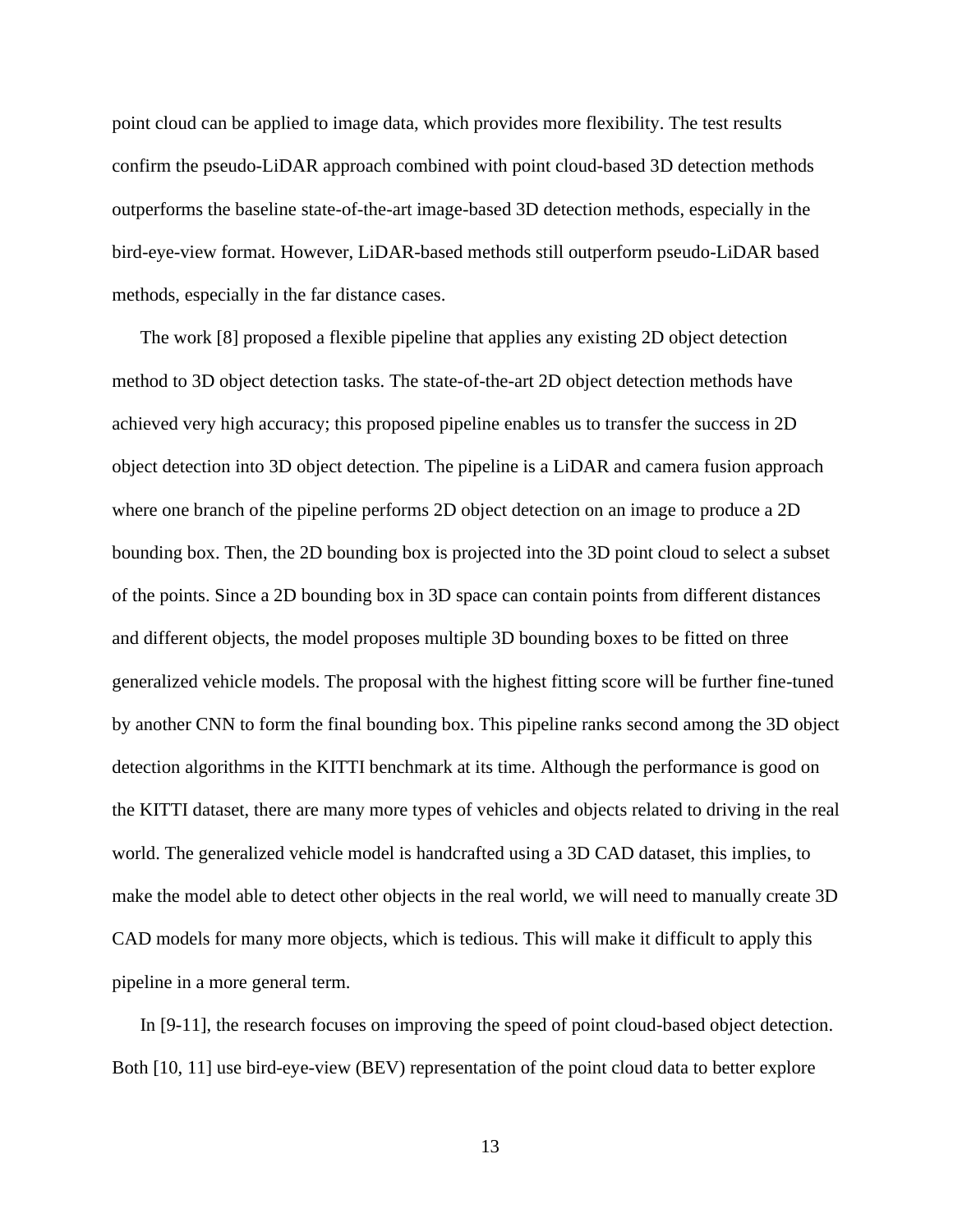the depth information. In [9], it proposes to run a fully convolutional network on a 2D projection of the frontal-view point cloud with dilated convolution to increase the receptive field. In [10], the author increases the number of convolutional layers and combines the residual of different convolution layers to reduce detail loss. The work [11] suggests, directly performing 3D convolution on dense data is slow. Therefore, the work proposed to divide the input into voxels and use a computation mask to make the model focus on objects on the road, reduce the amount of computation needed.

#### <span id="page-20-0"></span>**2.3. Building upon and Contrasting with Related Works**

Although multiple enhancements have been made upon the basic model of end-to-end learning [12, 13], including those described in Section 2.1, we found none of the models satisfies all our design goal, including an image perceptual module that generalizes well to new environments, accepting HLC for navigation, and utilizing temporal information to make a better decision in a dynamic environment. Therefore, our proposed model is built upon the command input model in CIL [16] which accepts HLC as an input and uses one prediction network to generate control signals. We find using one prediction network makes the model better generalize to the new environment. We incorporate the idea of using pre-trained and deeper CNN [22] to better capture image features and generalize to new environments. However, instead of using ResNet in [22], we use MobileNet which is lightweight and is suitable to be used with recurrent networks. We are also inspired by [20, 21] to explore temporal information using a recurrent network and our choice of recurrent network is LSTM, which has been validated to be beneficial to the driving performance in [21]. Furthermore, we adopt the idea proposed by [22] to perform speed regularization by using a separate speed prediction branch to force the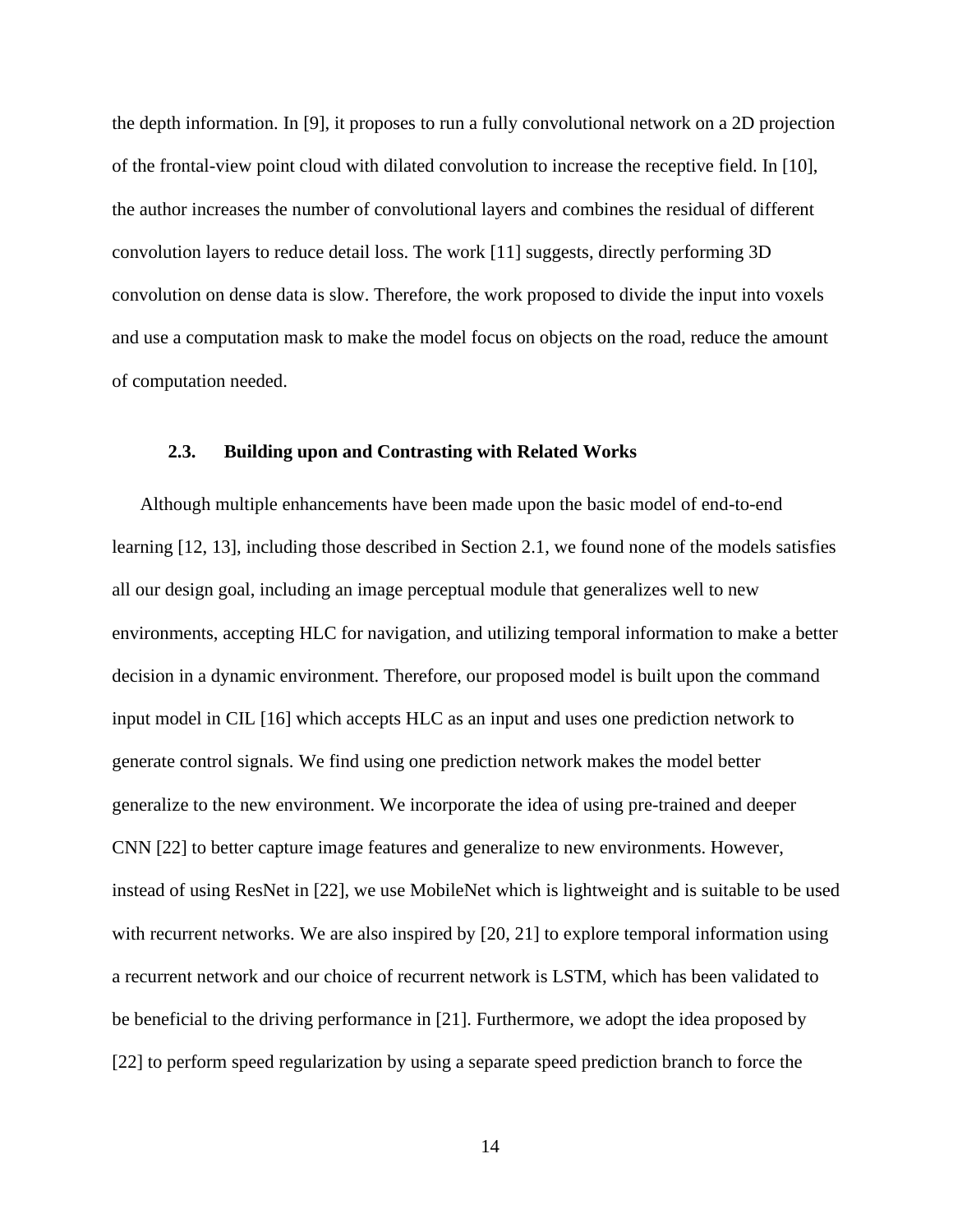perceptual better learn speed-related features. Finally, as it is suggested in [17] we use the MAE as the loss function for a stronger correlation between online and offline evaluation results.

# <span id="page-21-0"></span>**3. PROPOSED METHOD: TEMPORAL CONDITIONAL IMITATION LEARNING (TCIL)**

In this work, we propose the Temporal Conditional Imitation Learning (TCIL) model. The proposed TCIL model is an end-to-end vision-based autonomous driving model that utilizes Long Short-Term Memory (LSTM) network to explore temporal information, accepts HLC as input to achieve meaningful navigation, incorporates speed prediction regularization to help the image module better learn speed-related features, and use transfer learning to improve generalization. These features are described below.

**Vision-based model.** The proposed model is vision-based where the primary perception source is a center-mounted RGB camera. Since we are imitating human driving behaviors, we would like the model to perceive the world as close as to the way humans do. By using RGB cameras, we are also able to keep sensor cost and complexity low, which makes the model more feasible to deploy in the real world. Furthermore, processing 2D RGB images require less computing power compared to 3D point cloud data, which compensates for the additional computation introduced by the LSTM network.

**End-to-End Paradigm.** The model follows the end-to-end learning paradigm. In this work, we improved upon the command input model in [16], and a CNN-LSTM network is used to map image, speed, and HLC inputs directly into vehicle control signals. The overall performance of our model can be directly evaluated in the CARLA benchmark and compared against previous models.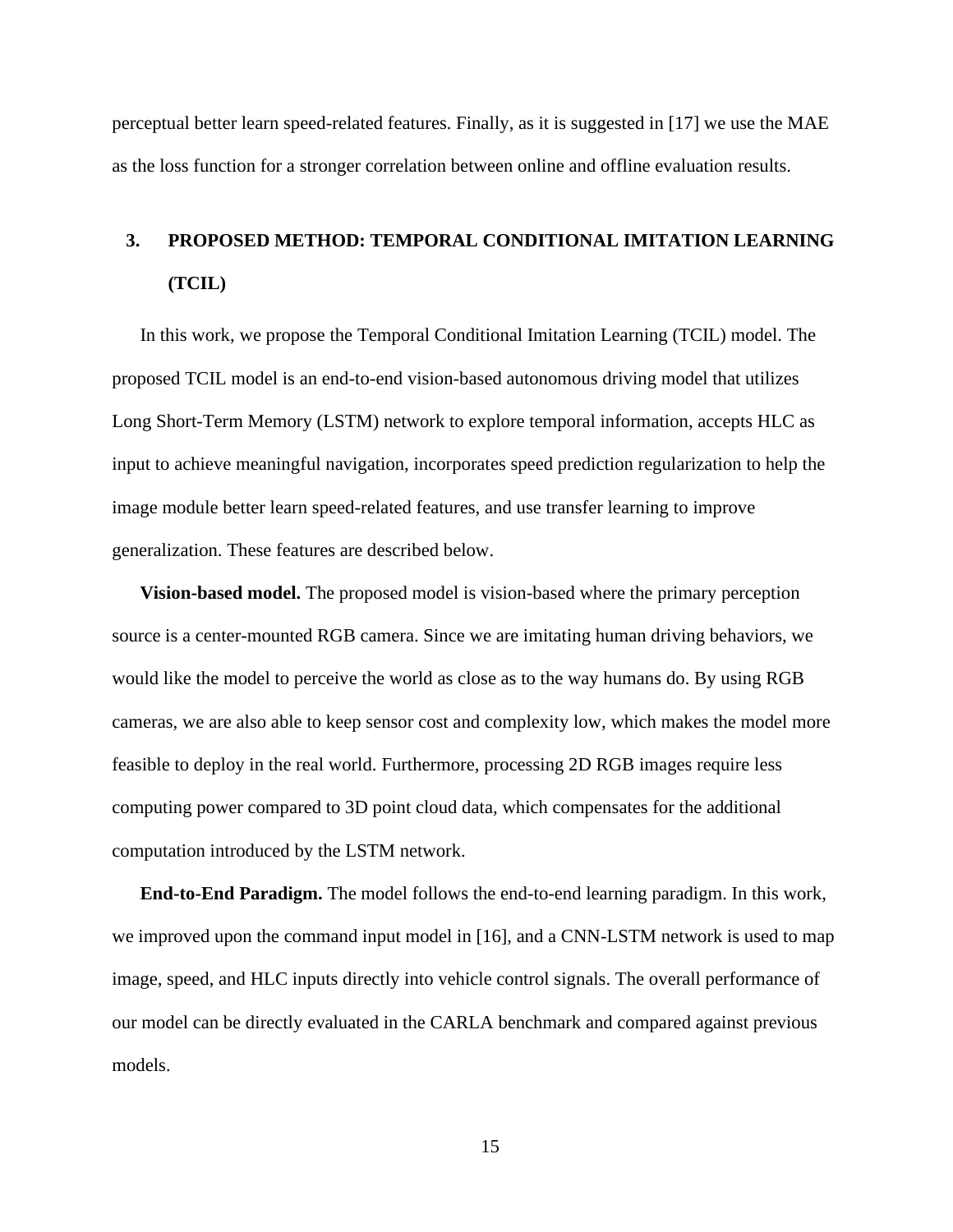**Imitation Learning.** The end-to-end learning model is trained with imitation learning, where the model tries to imitate expert demonstrations. As we mentioned, imitation learning is considered very intuitive in the context of autonomous driving, we choose to use imitation learning over other training methods such as reinforcement learning is for its simplicity and efficiency. First, the training data is implicitly labeled by syncing the recorded human control signals. Compared to reinforcement learning, we only need to collect driving footage, then, simply train the deep learning model in a supervised way, without the need to manually craft rewards. Second, driving requires multiple dimension control including steering, brake, and throttle. Since the action space for autonomous driving is continuous and large, reinforcement learning may take a very long time in training and it is not guaranteed to converge well while imitation learning can achieve acceptable performance in hours.

**Navigational Command as an Input.** Accepting navigational command is a key part to achieve autonomous driving. Intuitively, end-to-end autonomous driving is a mapping from the observation of camera images and measurements to control signals that drive the vehicle, this mapping does not hold if we want to build a model that will meaningfully navigate the road. It not only requires a model to generate one set of control signals to operate the vehicle safely, more importantly, for the same observation, but it also requires the model to generate different sets of control signals corresponding to different navigational intentions. From our preliminary study, we find using HLC in the form of one-hot encoding as input is sufficient to communicate the navigational intention to the model, therefore, we design our model based on the command input model proposed in [16].

**Utilizing Temporal Information.** The model utilizes temporal information to improve performance. In [6], the author claims that end-to-end models that map input from a single time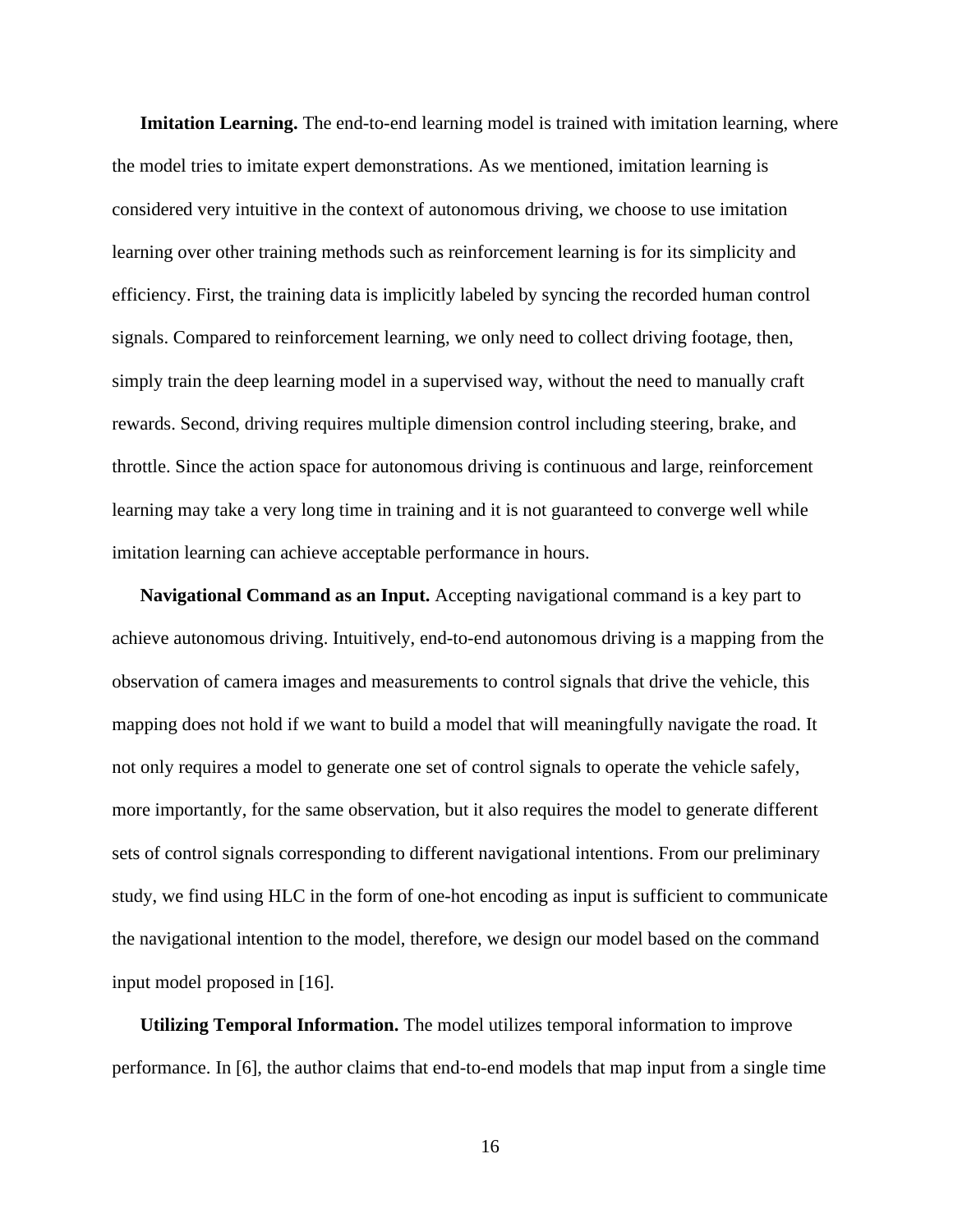step to the output cannot understand the driving task well as the action in the previous time step has an impact on the action for the next time step. Although the perceptual inputs for the current time step may be similar in different scenarios, the action for the next time step can be very different thus it is hard to make a correspondent decision without knowing the previous states. Our proposed model utilizes the LSTM network to explore the temporal information which exists in a sequence of observations. Temporal information is critical to improving the reliability of the models as it helps the model to learn the sense of speed and relative movement. The feature helps the model to make a better judgment in a dynamic environment, especially avoiding crashing.

**Deep, Efficient, and Pre-trained Perception Network.** In the previous works, the image perception networks are mainly variations of CNN trained from scratch. The depth of such image perception networks is usually shallow, and the size is small. Although it is easy and fast to train such networks, it is also easy to reach their limitations. To improve the performance of a visionbased, end-to-end autonomous driving model, a more capable image perception network is needed. The proposed model uses MobileNet as the image perceptual network. It is a lightweight, efficient variation of CNN that has about 4 million parameters compared to 22 million parameters in ResNet34 used in the previous work [22]. It is designed to run on lowpowered devices such as mobile devices with little impact on accuracy. Since we are combining a deeper and more capable image perception network with LSTM, we strive to keep the computation requirement of the image perception low. Furthermore, the MobileNet network is pre-trained on the ImageNet dataset, by using transfer learning, we can further improve the generalization capability of our model. The high efficacy and accuracy of MobileNet make it a suitable choice for our autonomous driving model.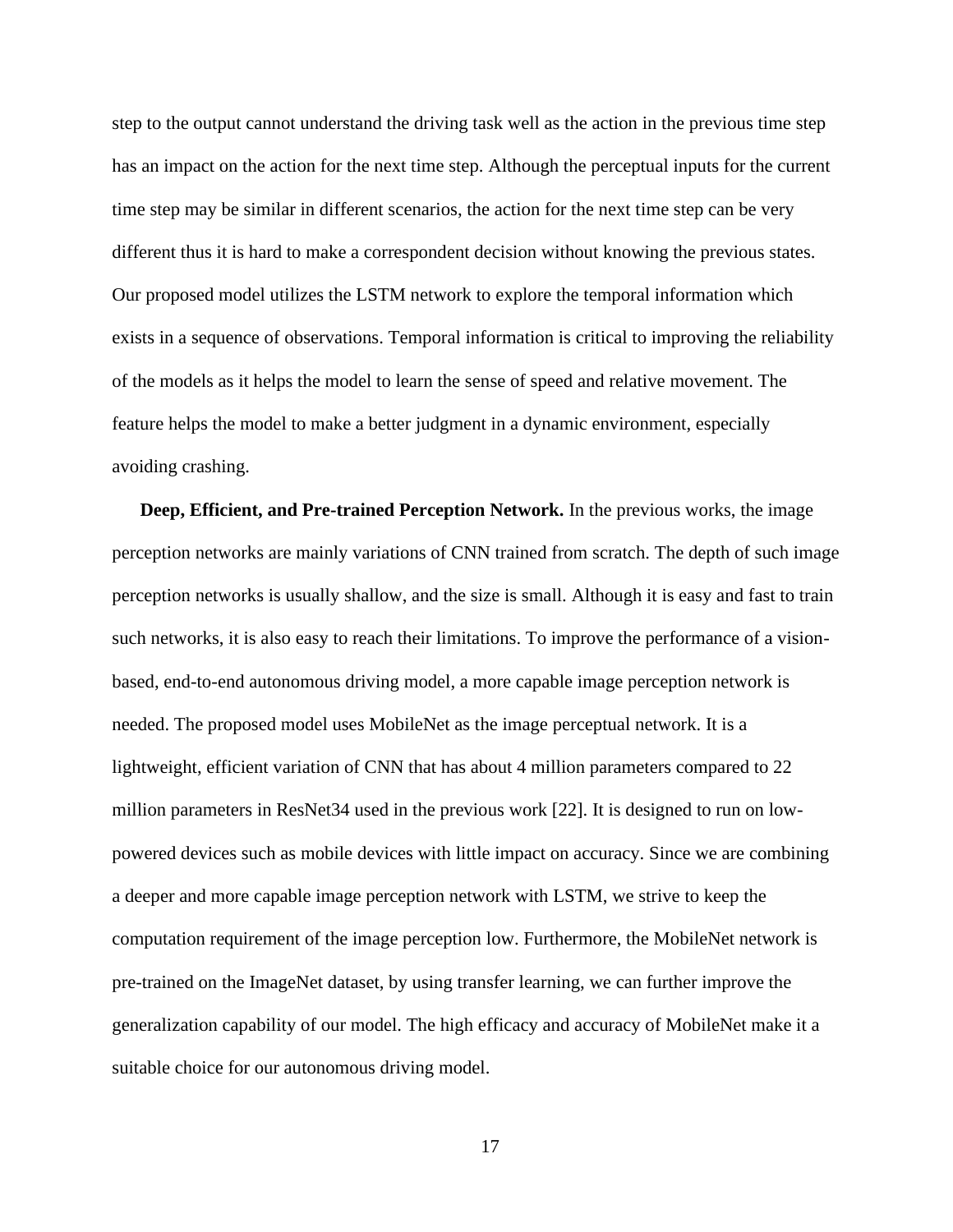**Speed Prediction Regularization and Loss Function.** The proposed model incorporates speed regularization, which uses a separate prediction branch for vehicle speed prediction based on the features learned from the image perception module [22]. This setup forces the perceptual module to learn speed-related features, therefore, the overall model better understands the vehicle dynamic and controls the speed without solely relying on the speed input. Our proposed model also adopts using MAE as the loss function during the training instead of MSE. According to [17], using MAE as the loss function yields a stronger correlation between the offline evaluation result and online simulation evaluation result. Since the online evaluation takes a long time to run, we are not able to test out all the trained models to find the one with the best online performance. However, with a stronger correlation between online results and offline results, it gives us more confidence in selecting the best-trained model for further evaluation according to offline evaluation results only.



Recorded Control Signals(steer, throttle, brake), Recorded Speed

Figure 3. System Structure during Offline Training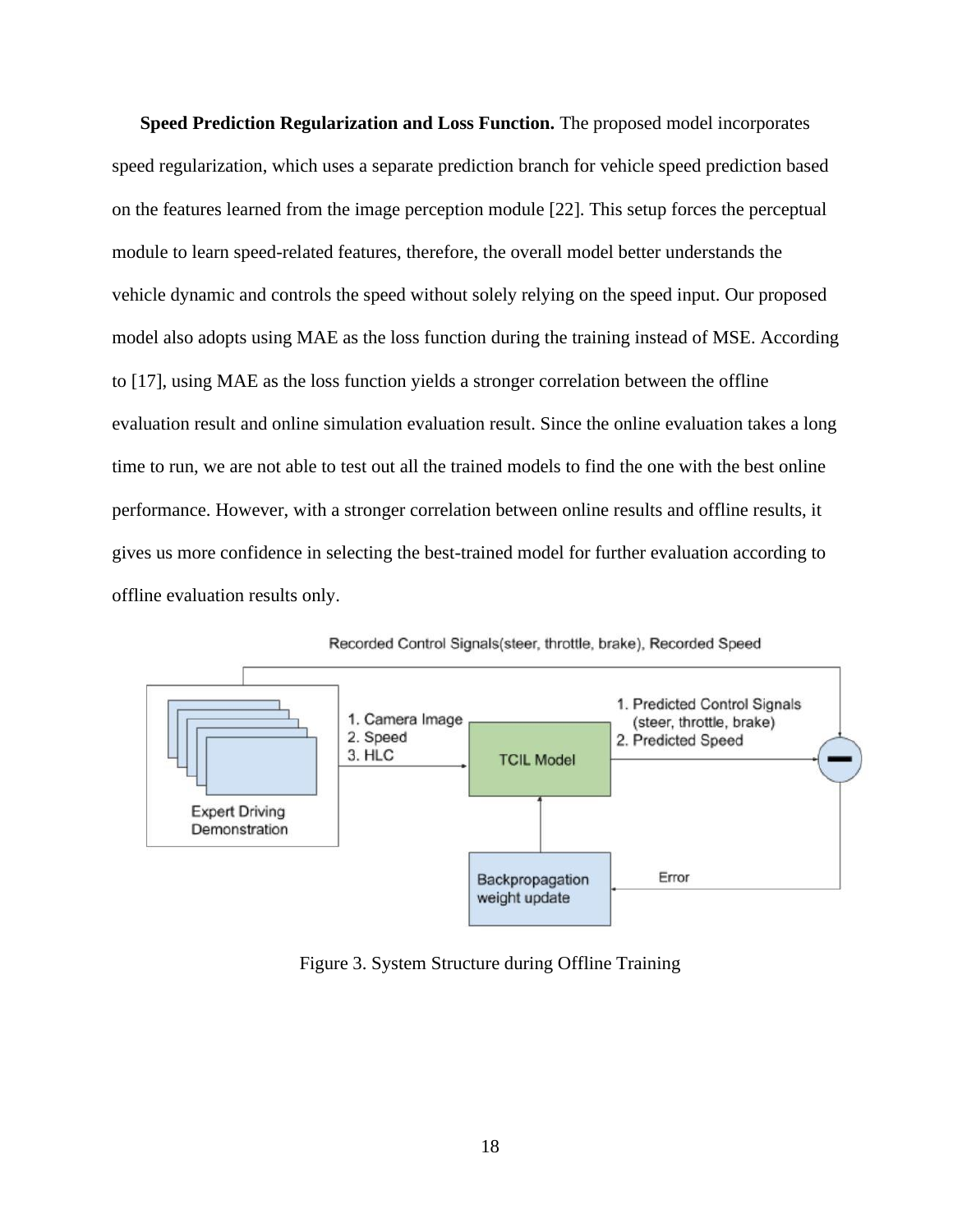

Config Simulation Environment

Figure 4. System Structure during Online Evaluation

**Overall System Structure.** The overall system structure during offline training is shown in Figure 3. Expert driving demonstration contains sequences of observations of camera images and the synced control signals, vehicle speeds, and HLCs. During training, we sample from the original sequences to form short and fixed-length observation sequences to be consumed by the temporal imitation learning model. The model then predicts the control signals of the vehicle with steering, throttle, and brake, as well as the vehicle speed. By using MAE as the loss function, we perform back-propagation on the model to update the weights.

**System Structure During Online Evaluation.** As shown in Figure 4, we utilize the CARLA simulator to evaluate our model. The solid lines indicate how our model directly interacts with the simulation environment, while the dashed lines indicate how a user can observe and alter the vehicle control and simulation environment with keyboard input.

**CARLA Benchmark.** CARLA benchmark is used to compare our model with previous works. It has a set of predefined tasks for the agent controller to run, and the simulation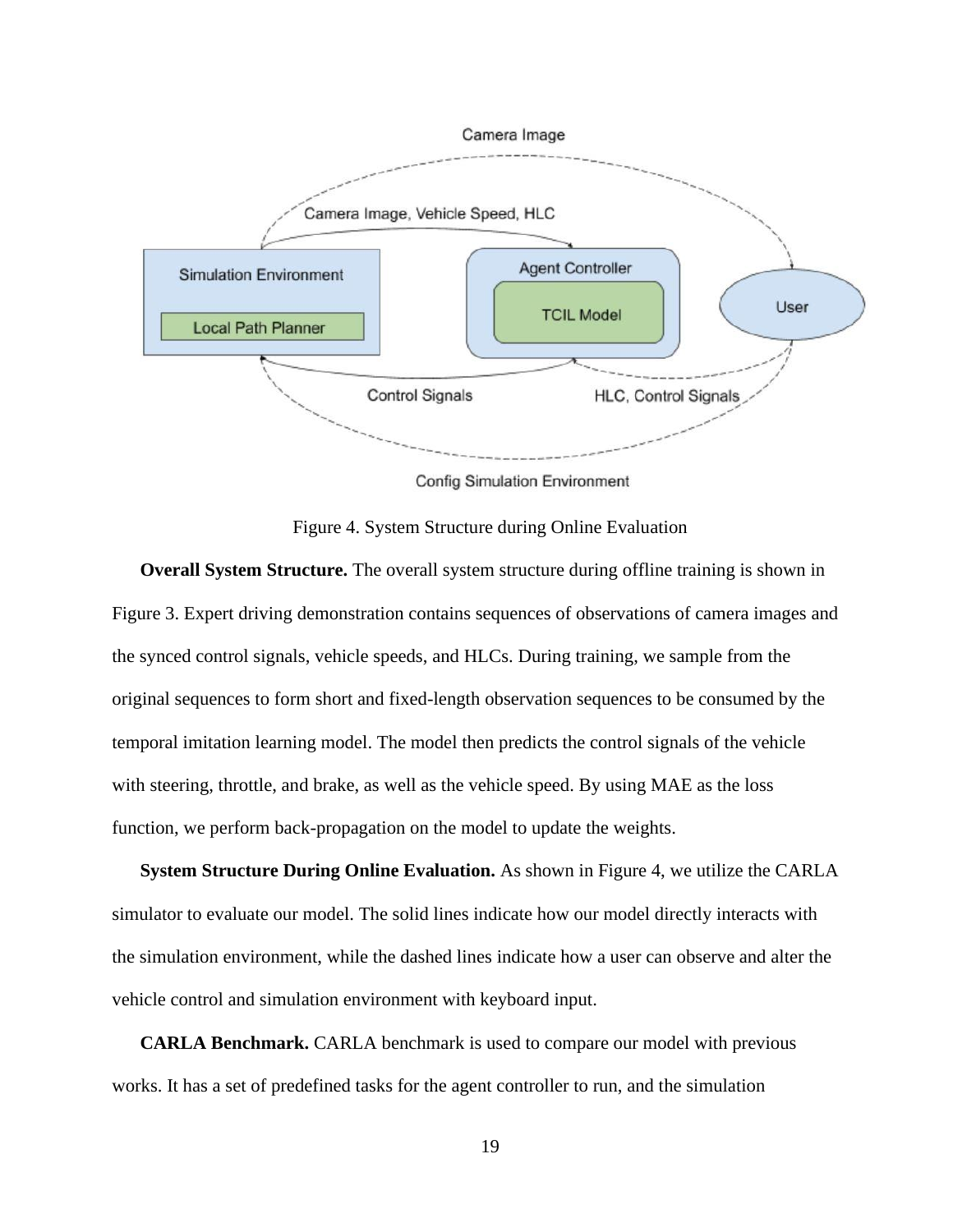environment will self-configure the weather and lighting conditions according to the benchmark suite. For each simulation timestep, the simulation environment provides an observation including camera image, vehicle speed, and HLC generated from the local path planner to the agent controller. In the agent controller, we use a buffer to record the observations to form an observation sequence. From the sequence, we sample a short and fixed-length sequence the same way as in the training process and use the short sequence to make predictions for speed and control signals. In our experiment, there is a control signal post-processing step, where we filter out the noisy brake signal and alter throttle signals to regulate vehicle speed according to a maximum vehicle speed and the predicted vehicle speed.

## <span id="page-26-0"></span>**4. PROPOSED MODEL: CNN-LSTM NETWORK**

The structure of the proposed temporal conditional imitation learning model is shown in Figure 5. The overall model is based on CNN-LSTM network structure, which is often used in sequence prediction tasks such as video sentiment classification. The model is inspired by the command input model in [16] where the HLC is used as a part of the input, and a single action prediction module is used for all HLC types. Furthermore, the model incorporates the speed prediction regularization feature proposed in [22], and the LSTM network to explore temporal information [21].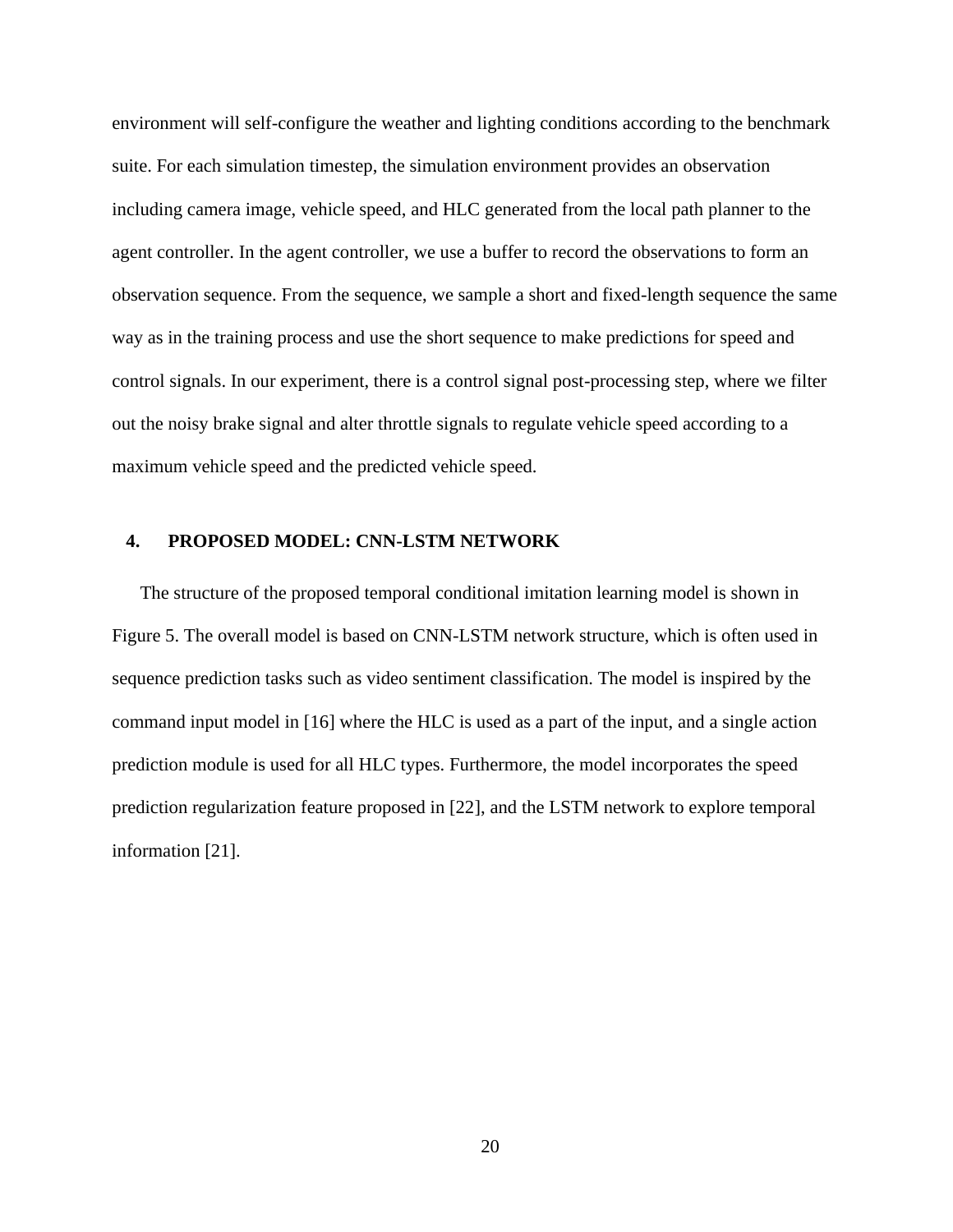

Figure 5. Temporal Conditional Imitation Learning Model

The proposed model includes the following, and described in detail below:

- Three input modules, namely, the image module **I**, the measurement module **M**, and the command module **C**.
- Two prediction branches, including speed prediction branch **S**, and action prediction branch **A**.

**Image Module I:** Image module **I** is mainly responsible for learning image features. This is one of the most important components of the model. Initially, we tried to use a self-built CNN similar to the one in [16] as the image module, however, we find the self-built CNN does not generalize well with the new conditions, and not even in the training conditions. We find MobileNet works well for our model as it balances efficiency and performance. We choose to use the full-sized MobileNet pre-trained on the ImageNet dataset. All trainable layers are unfrozen during the training; therefore, we can take advantage of transfer learning to let the pretrained MobileNet learn features related to autonomous driving. In this way, we run a more capable image module on the vehicle itself to improve the reliability, without the need for extremely high-performance computing hardware, or offload the work to the cloud, which will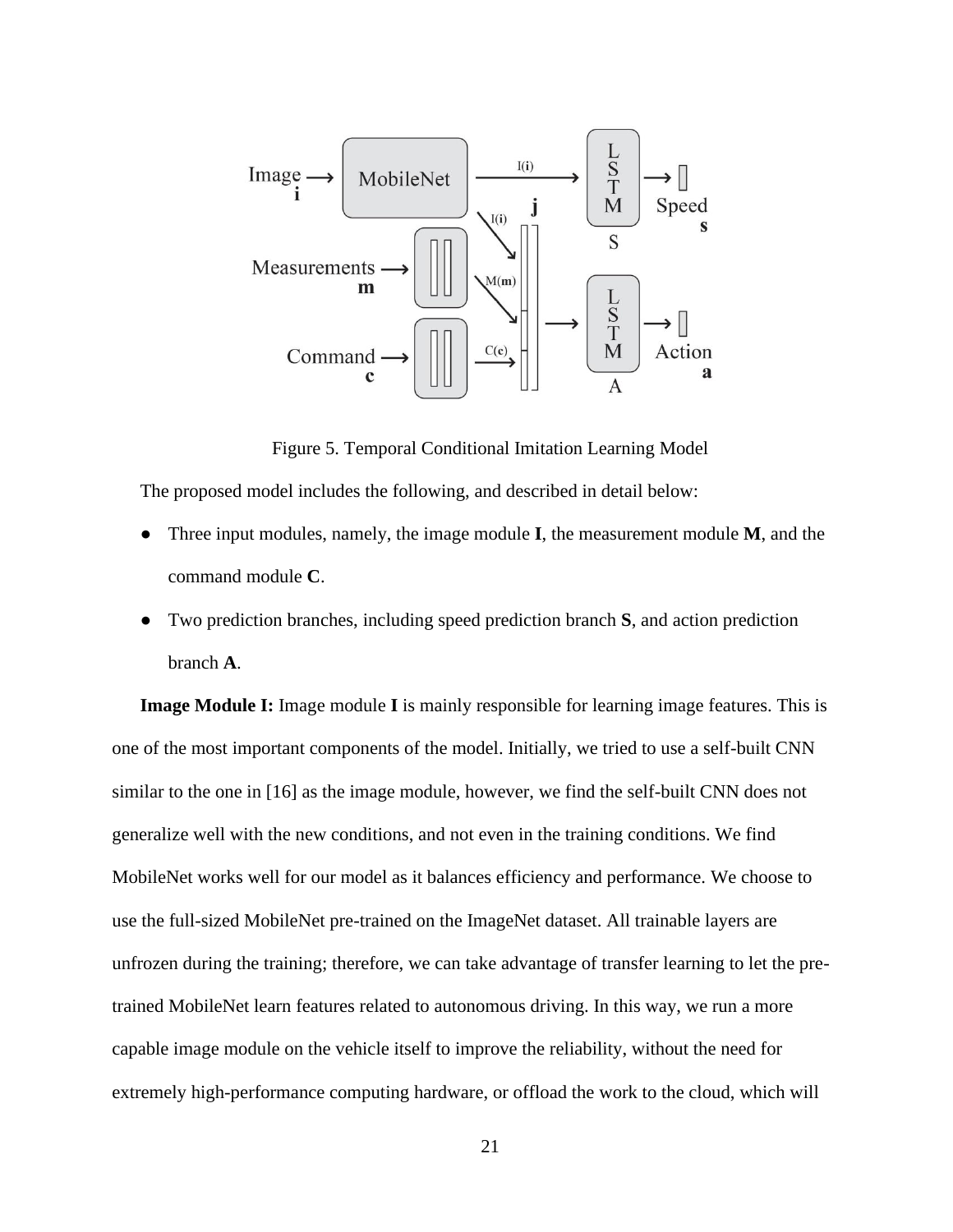add a significant amount of latency. The image input **i** is represented as 200 x 88 pixels RGB image format in our experiment.

**Measurement Module M and Command Module C:** The two modules share the same structure. Two fully connected layers of size 128 are used in our experiment. Currently, the measurement **m** only consists of the speed of the vehicle, thus, it is represented as a scalar value. The command **c** is represented by a one-hot encoding vector, corresponding to four HLC types: following the lane, turn left at the intersection, turn right at the intersection, and go straight. ReLU nonlinearity is used as the activation function.

**Action Prediction Module A:** The output of the three input modules are concatenated, then fed into the action prediction module **A**. Instead of the fully connected network used in [16], we use an LSTM network with 64 nodes, which allows us to explore the temporal information that exists in input sequences [21]. We organize the input **i**, **m**, **c** into sequences equally sampled from previous timesteps, and apply modules **I**, **M**, **C** in a timely distributed manner. By exploring temporal information, the model can understand the dynamic environment better and make better decisions to avoid crashes and control speed.

**Speed Prediction Module S:** To further improve vehicle performance in the dynamic world, we incorporate speed prediction regularization [22]. We jointly trained an LSTM speed prediction module **S** connected to the image perceptual module **I**, which forces the image perceptual module to learn speed-related features, thus the overall model will not overly rely on the speed measurement from the input, and it will learn a better sense of speed, which is extremely useful in avoiding accidents. The speed prediction is also used to enforce the speed of the agent vehicle during simulation tests, such as avoiding the vehicle being stopped due to causal confusion.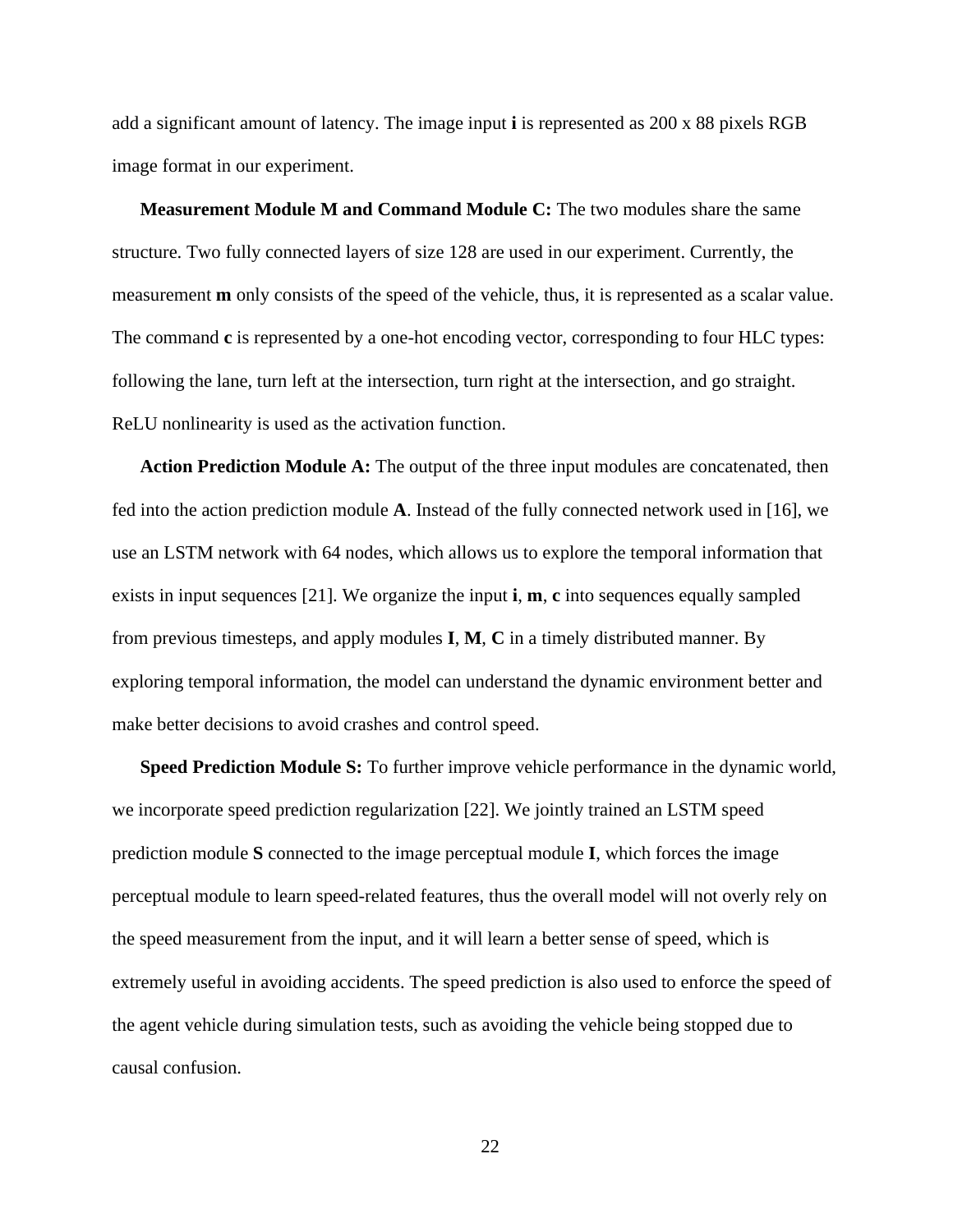**Temporal Conditional Imitation Learning Model as Controller F:** For the TCIL model, at each timestep **t**, we use an input sequence consisting of **n** observations equally sampled from current and previous timesteps, denoted as images  $i^n$ , speed measurement  $m^n$ , and HLC  $c^n$ , to make each action prediction  $\mathbf{A}(\mathbf{i}^n_t, \mathbf{m}^n_t, \mathbf{c}^n_t)$  and speed prediction  $\mathbf{S}(\mathbf{i}^n_t)$ . The training dataset consists of such observations and ground truth action pairs recorded from the experts, and is denoted as  $\mathbf{D} = \{((\mathbf{i}^n_j, \mathbf{m}^n_j, \mathbf{c}^n_j), (\mathbf{a}_j, \mathbf{s}_j))\}^{N_{j=1}}$ . The TCIL model acts as a controller **F** and the goal is to find trained weight  $\theta$  that will minimize the loss:

$$
\underset{\theta}{\text{argmin}} \sum_{j} L(F(i_j^n, m_j^n, c_j^n), (a_j, s_j))
$$
\n(1)

**Loss Function:** In our work, we use MAE as the loss function, and it is defined as:

$$
L = MAE = \frac{1}{n} \sum (\lambda |a - a_{gt}| + (1 - \lambda) |s - s_{gt}|)
$$
\n(2)

# <span id="page-29-0"></span>**5. EXPERIMENT**

For results reproducibility, in this section, we introduce how the experiment is carried out in terms of the dataset, the hardware, and software setup we used, and explaining the training and evaluation protocols. During our experiment, we have switched between different versions of the learning framework and simulators, which sometimes requires different dependencies to be installed. To reduce the complexity of maintaining different versions of dependencies, our experiments are all carried out in Docker containers. We also share the xhost from the host machine with the docker containers so we can run a GUI application in docker, which is mainly used to drive and observe the agent vehicle during the simulation.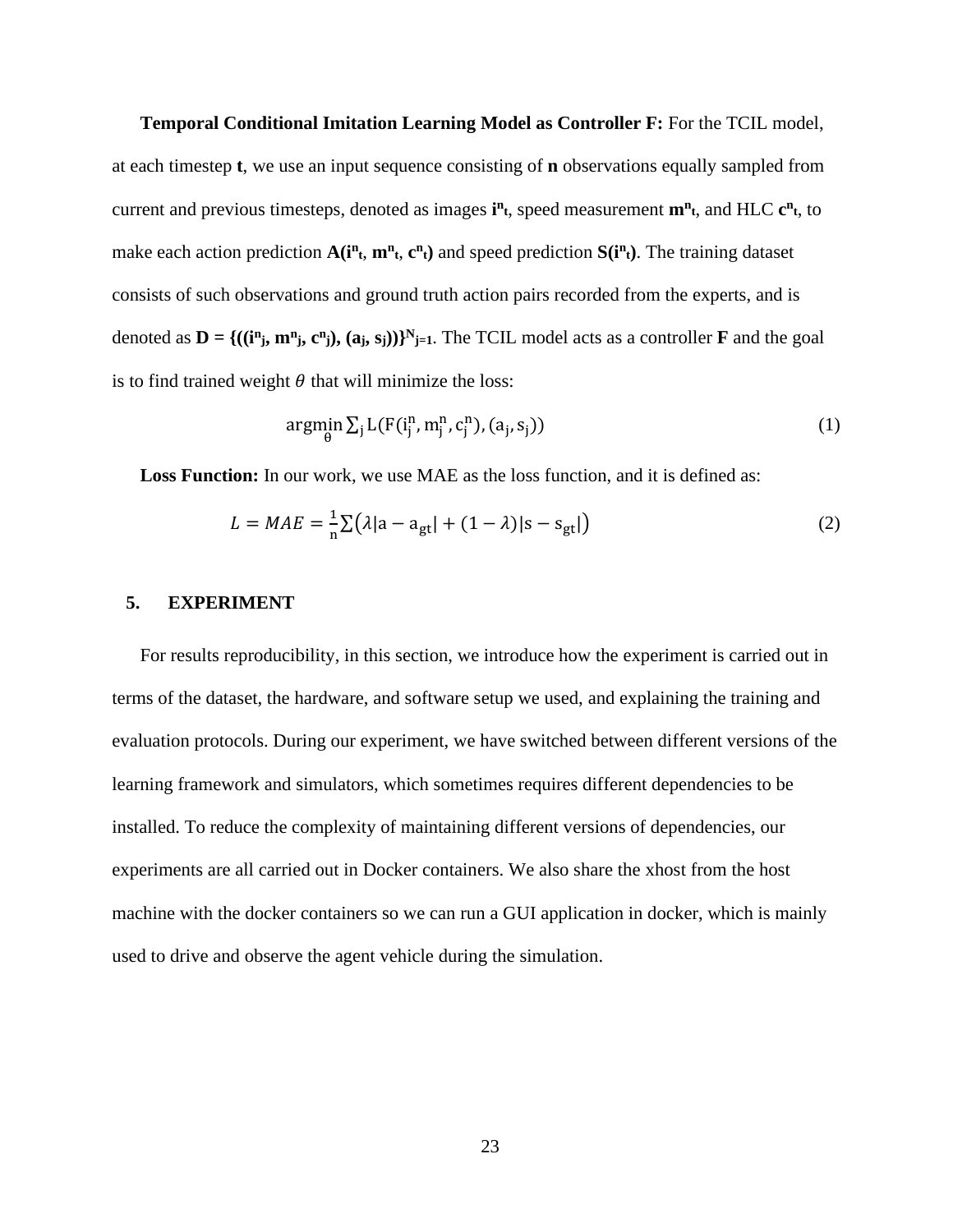#### **5.1. Dataset**

<span id="page-30-0"></span>In our work, we use the dataset provided by [16]. The dataset consists of 40GB of expert demonstration including the ones we are interested in including RGB camera images, steer, brake, throttle signals, speed measurements, and HLCs collected from the CARLA simulator. CARLA simulator is implemented in Unreal Engine 4, which provides a realistic recreation of urban driving environments with buildings, roads, weather, lighting, vehicles, and pedestrian traffics. It provides a wide variety of driving environments which is ideal for our experiments. There are also multiple maps provided in CARLA where different street layouts and visual styles are used. In this dataset, the training data is recorded from map Town 1 with three different weather conditions. The map town 2 will be exclusively used for testing. Furthermore, this dataset is consistent with the conditions in the CoRL2017 CARLA benchmark, thus, we can directly compare the performance of our model with other previous works. There are both human and machine driving footage included, and the vehicles are driven at a speed below 60 km/h while avoiding collision with obstacles. Traffic rules such as traffic lights, and stop signs are ignored in the dataset, therefore, our trained model will not be able to follow traffic lights or stop at stop signs.

It is important to use the same sensor setup during the model training and running the benchmark. The camera used in this dataset is mounted at  $(x=2, y=0, z=1.4)$  relative to the target vehicle with 15-degree pitch down in terms of the CARLA coordination system. The original images are captured at 15 FPS, have a resolution of 800x600 pixels with a field of view of 100 degrees stored in RGB format, however, the images in the dataset we get are already cropped into 200x88 pixels by removing the top 115 pixels of mostly sky, and bottom 90 pixels of mostly ground and being downsampled to 200x88 pixels. The steering signal is in the range [-1, 1]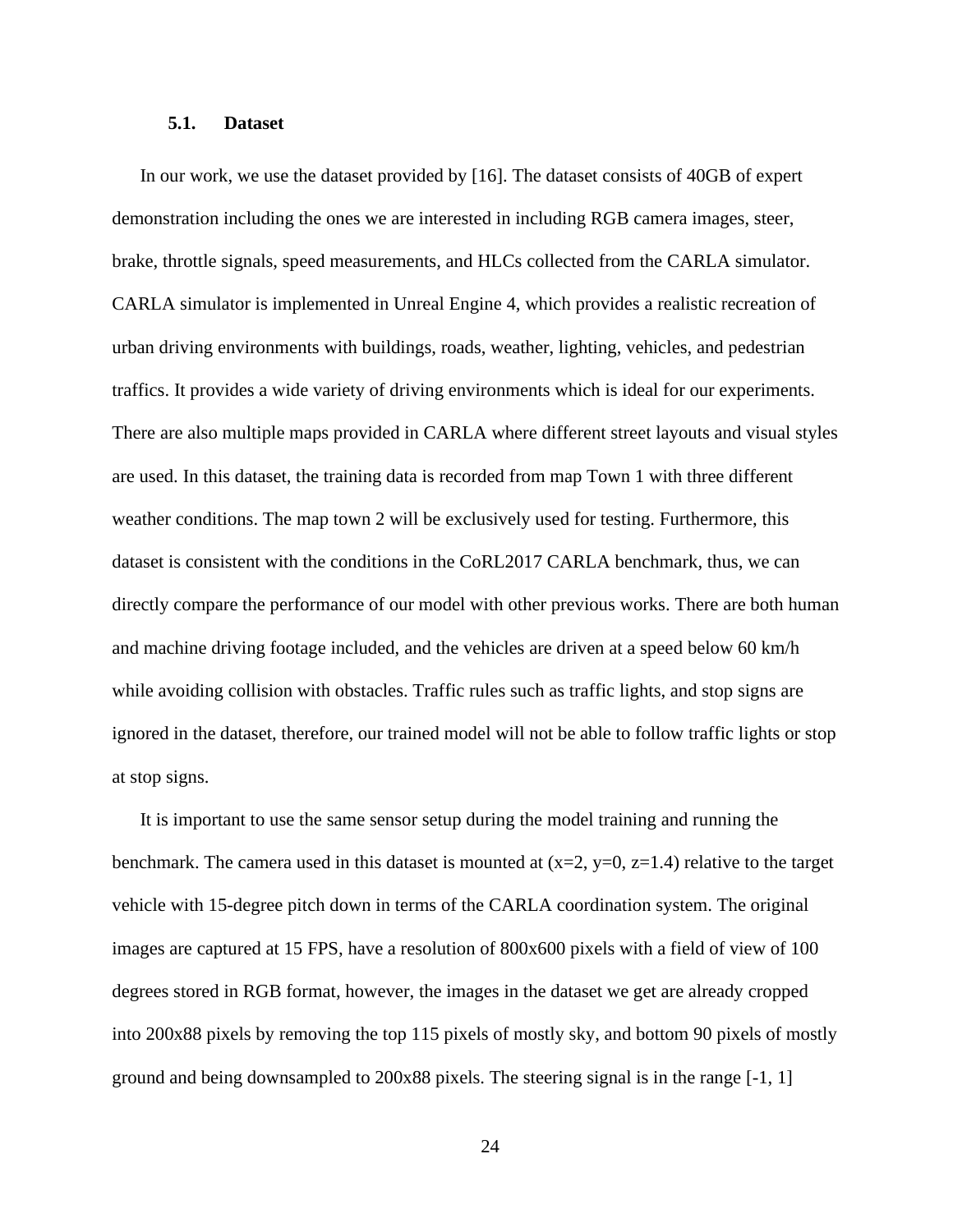which follows the standard CARLA convention without any conversion. The same applies to both throttle and brake signals, however, the range is [0, 1]. The speed measurement is provided in m/s with the range of [0, 25]. The HLC is represented as integers in the dataset, with 2 for the following lane, 3 for turning left, 4 for turning right, 5 for going straight. Further processing is needed during the training for optimal results, which we will talk about in the next section.

#### <span id="page-31-0"></span>**5.2. Training**

#### 5.2.1. Training Setup

<span id="page-31-1"></span>The experiments are carried out on a PC with a Ryzen 3600 CPU, 16 GB memory, and an Nvidia RTX 2070 graphic card with 8 GB of graphic memory. We implement and train our model using TensorFlow 2 machine learning framework. The original dataset was processed by the data generator which is responsible for splitting the data into a training set (80%) and a validation set (20%), generating an input sequence of length five with a sample interval of three for the CNN-LSTM network, scaling the input values including RGB images and speed measurements, and augment the RGB images for better generalization.

For the training parameters, we use Adam optimizer with an initial learning rate of 0.0002 and MAE as the loss function. Since our model is CNN-LSTM based, such a model generally requires a lot more graphic memory compared to a CNN based model, and it also takes longer to train. To fit our model into the 8 GB graphic memory, we use a batch size of 64 data samples instead of 120 data samples which has been seen in [16, 22]. We train the model in an episodic way where in each epoch, all training data is used. We train the model for 60 epochs, where each epoch takes about one hour. The network weights are saved after each epoch, together with the corresponding training and validating errors, which will be used to evaluate the model.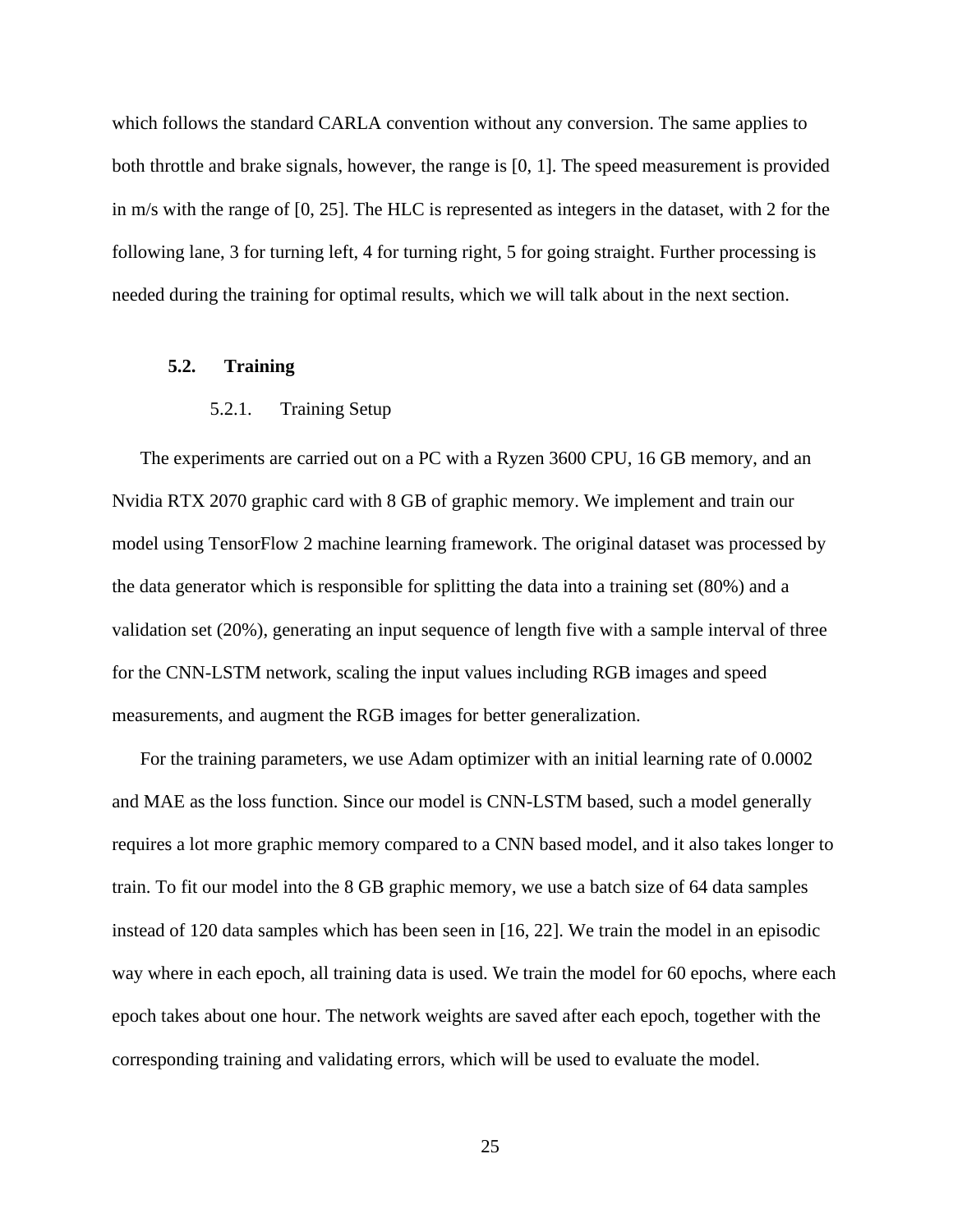#### 5.2.2. Data Generator

<span id="page-32-0"></span>The data generator is a key part of training our model. It has multiple important responsibilities in our experiment; therefore, we will briefly explain how we design and implement our data generator. Our original dataset contains multiple driving video clips with their synced measurements are stored in multiple H5PY data files where each data file contains 200 observations. By examining the observations, we find, the observations are captured at 15 FPS, and the observations from the same video clip can spread across multiple data files. Since we want the input sequence to be meaningful for the model, all observations in the same input sequence should be equally sampled with a fixed time interval from the same video clip, we design the generator to first generate a set of indices indicating all observations that satisfy the condition where from this observation, there are 15 consecutive observations in the same driving video clip. This feature guarantees that when we use the generated indices to access the observations in the files, we will be able to form a sequence of length 5, with a sample interval of 3 that all comes from the same clip. After generating a list of indices, we then shuffle and split the indices list into a training set indices list (80%) and a validation set indices list (20%). The indices can be converted back to the file name and observation number to access the raw data.

Our data generator will also scale or convert the input sequence value where the RGB images are converted from taking the value of [0, 255] to [0, 1] and speed measurement from taking the value of [0, 25] to [0, 1]. The high-level commands provided in the dataset are represented by integers, we convert the four types of HLC into the corresponding one-hot encoding vectors to be better utilized by the model. Since ground truth control signals are already in the range of either  $[0, 1]$  or  $[-1, 1]$ , we leave them in their original forms.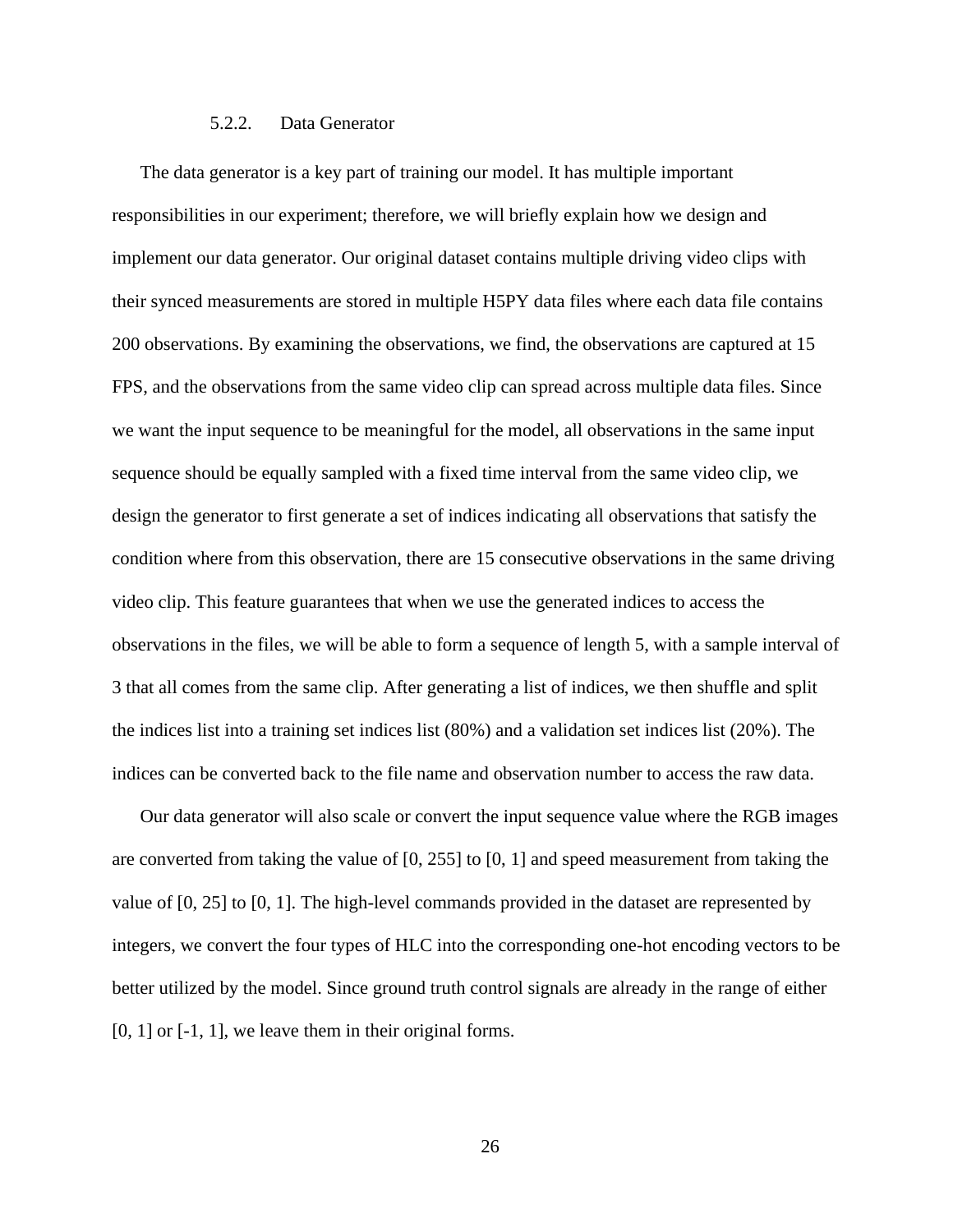## **5.3. Evaluation**

<span id="page-33-0"></span>We evaluate the model with the smallest validation loss on the CoRL2017 CARLA benchmark to get a set of benchmark scores. The CARLA benchmark tool is a module that is built upon the CARLA simulator, and it is designed to evaluate and measure the performance of different driving agents. The CoRL2017 CARLA benchmark uses the same sensor setup as our training dataset and consists of 4 tasks to be performed in a combination of seen and unseen weather and maps. The CoRL2017 CARLA benchmark has been used in multiple previous works; therefore, we can have a direct comparison.

#### <span id="page-33-1"></span>**6. RESULTS**

We analyze the experiment results in two parts; first with the state-of-the-art models, then an ablation study to demonstrate the effects of different features of our model.

## <span id="page-33-2"></span>**6.1. Comparison to the State-of-the-Art**

We start analyzing our results in terms of the success rate on the CoRL2017 CARLA benchmark. In each task of the benchmark, there are multiple tracks for the agent to finish. The success rate measures the percentage of tracks the agent successfully finished on average among different weathers. Here, we report the best result in 5 runs. Our proposed model is referred to as TCIL, and it is compared with the state-of-the-art models including CIL [16], CIRL [23], CILRS [22], AEF [18]. All the reference models follow the branched approach while our model is the only one using the HLC as an input to the model. To better utilize the speed prediction, we use the predicted speed to regulate our agent vehicle speed to prevent the vehicle stops due to causal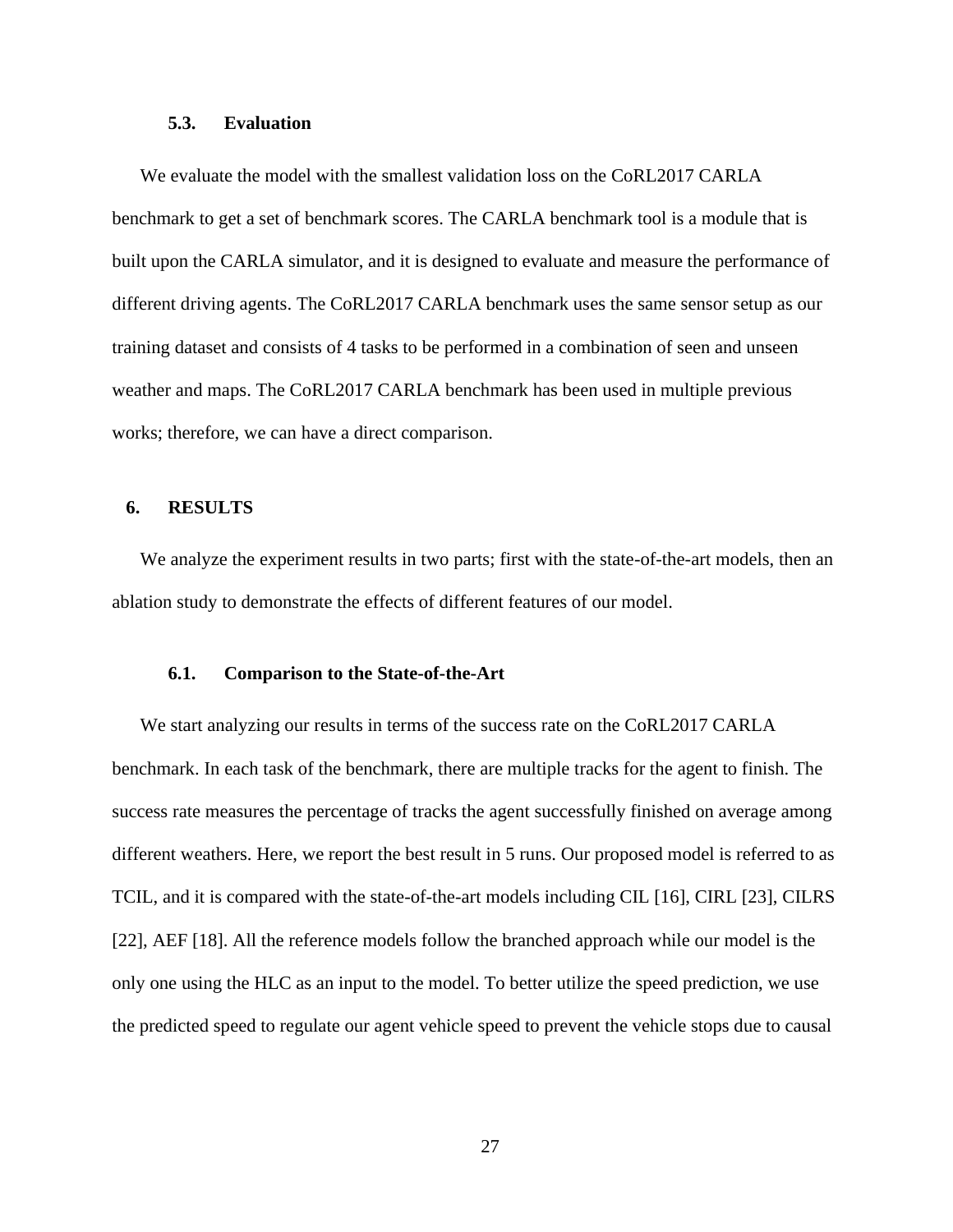confusion, and to prevent the vehicle over speed. We also limit the top speed of our agent to 45 km/h. The results are shown in Table 1.

|                       |    |             | <b>Training Conditions</b> |            | New Town and New Weather |    |             |              |            |             |
|-----------------------|----|-------------|----------------------------|------------|--------------------------|----|-------------|--------------|------------|-------------|
| <b>Tasks</b>          | CL | <b>CIRL</b> | <b>CILRS</b>               | <b>AEF</b> | <b>TCIL</b>              | CL | <b>CIRL</b> | <b>CILRS</b> | <b>AEF</b> | <b>TCIL</b> |
| Straight              | 98 | 98          | 96                         | 99         | 98                       | 80 | 98          | 96           | 96         | 96          |
| One Turn              | 89 | 97          | 92                         | 99         | 94                       | 48 | 80          | 92           | 84         | 98          |
| Navigation            | 86 | 93          | 95                         | 92         | 93                       | 44 | 68          | 92           | 90         | 94          |
| Navigation<br>Dynamic | 83 | 82          | 92                         | 89         | 96                       | 42 | 62          | 90           | 94         | 88          |

Table 1. Success Rate % Comparison with State-of-the-Art on CARLA Benchmark.

Since not all related papers provide detailed training methods or trained models, here, we are only comparing the reported success rates with our tested success rate. There are four tasks in the CoRL2017, namely, straight, one turn, navigation, navigation in dynamic traffic. And there are two sets of evaluation conditions we are interested in. The training condition only contains the map and weather that are included in the training data, while the new town and new weather condition only contains the map and weather that never show up in the training data. We interpret the result under training conditions mostly as the model's capability in driving autonomously and the result under the new condition mostly as the model's capability in generalization to the new environments.

## **Training Conditions**

To our surprise, in the training condition, none of the models perform perfectly even in the straight task, which is the easiest one where the AEF model performs the best at 99% while our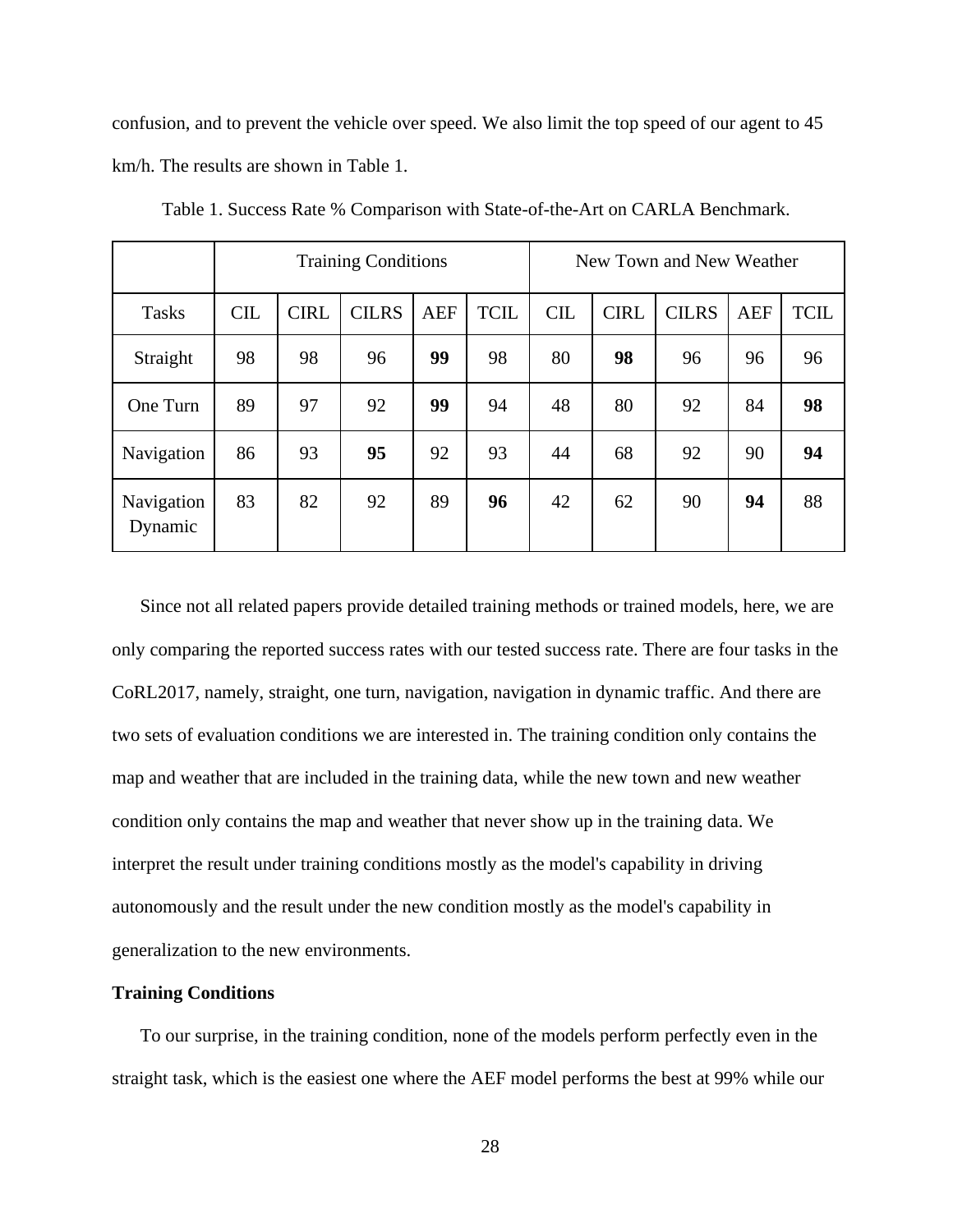model is trailing 1% behind at 98%. In our case, the failure mostly comes from the vehicle being confused by the observation and it stops in place until the episode times out. For the one-turn task, the agent is required to navigate a track including making one single turn at the intersection. The AEF model still takes the lead with a 99% success rate while our model is not far behind at 94%. In navigation tasks, the agent vehicle is required to navigate tracks with multiple turns, including driving straight in the multiple way intersections. The CILRS model takes the lead at a 95% success rate while our model has the second-high success rate at 93%. Finally, in navigation in a dynamic environment, our model performs the best with a 96% success rate while the second highest is at 92%.

Although our model does not top at every task, our model still has advantages over different models. TCIL outperforms the base CIL model in every task, and the improved CILRS model in three out of the four tasks. The reason we directly compare our model with CIL and CILRS is that all three models are trained similarly with imitation learning and take the same kind of input. Our model is based on the CIL model and share much in common with the CILRS model including using a pre-trained image module, a speed branch for speed regularization, and trained with imitation learning only. The AEF model uses additional depth input, therefore, it has a slight advantage over our model in terms of input, while our model still outperforms it in the most difficult navigation in dynamic environment task. Although the CIRL is designed to improve both the driving performance and generalization, and we are only able to beat this model in navigation in the dynamic environment task, we will see the CIRL does not generalize well in new environments. The result shows, our model has an edge in handling complex and dynamic driving environments.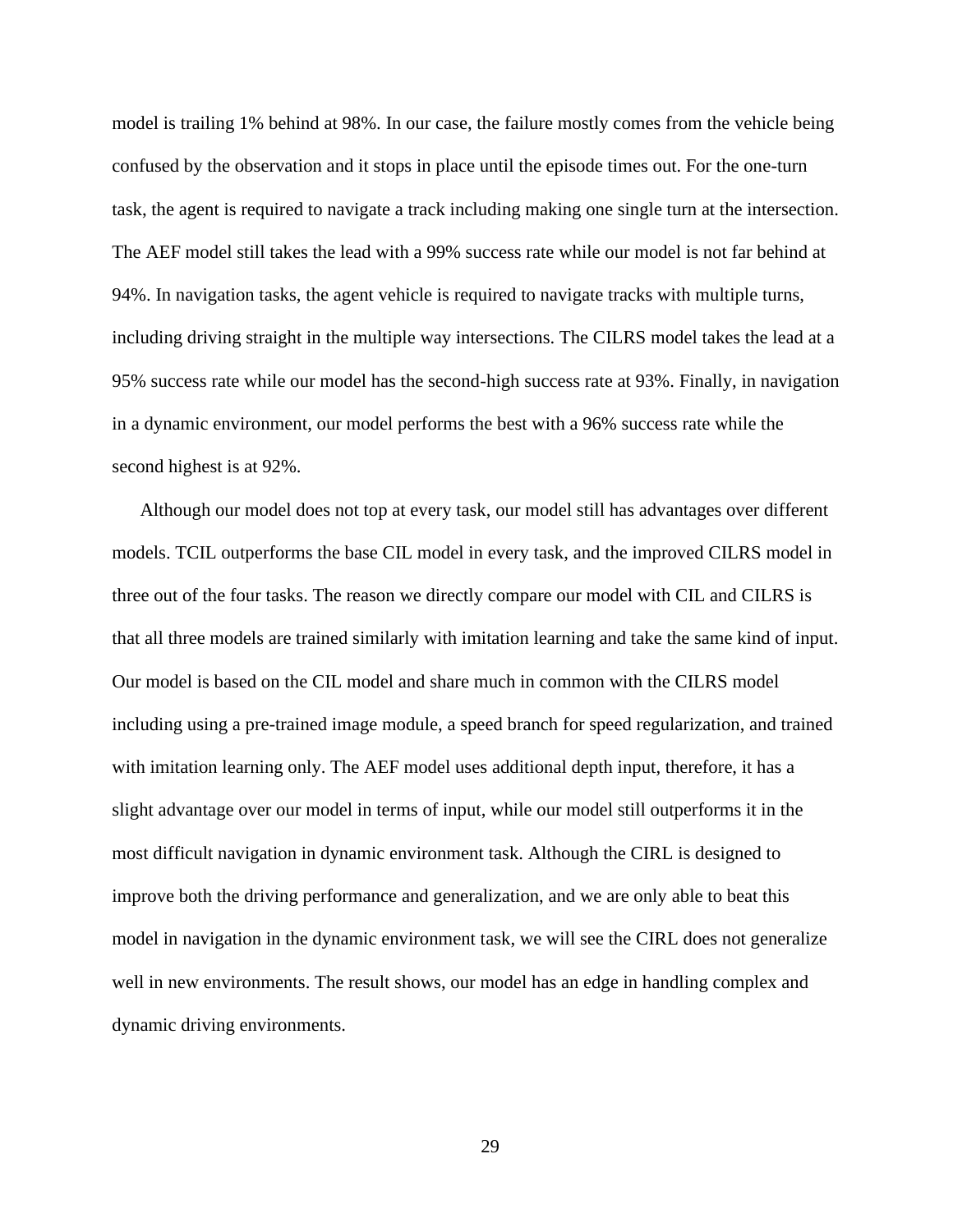#### **New Town and New Weather Conditions**

In the new town and new weather conditions, the results show the generalization capability of the models. In the straight task, most models can keep up with their performance in training conditions except for CIL. CIRL tops at this task with a 98% success rate while our model is at 96%. In one turn task, we see a trend that the models without pre-trained and deeper image modules, including CIL, CIRL, AEF lose performance dramatically. Our model TCIL performs the best at a 98% success rate. In the navigation task, our model tops at 94% with CILRS and AEF keeping up at 90% and 92%. We observe an even larger performance drop for CIL and CIRL, which means both models do not generalize well to new environments, and this trend also applies to the navigation in dynamic environment tasks. In navigation in dynamic environment tasks, the AEF model impressively outperforms the rest at a 94% success rate, while our model is third highest at 88%. We conclude, the pre-trained deeper image network helps the CILRS and TCIL better generalize to new environments in most cases. And with a deeper pre-trained image network and LSTM for decision network, our TCIL tops at two out of four tasks. It shows our model generalizes relatively well to new environments, although we still need to work on the performance and generalization issue in the navigation in dynamic environment tasks.

# <span id="page-36-0"></span>**6.2. Ablation Study**

In addition to the comparison with state-of-the-art models, we also want to show the effect of different components of our model. Some of the components we are interested in are using the LSTM network as the prediction module, incorporating speed regularization, and using MobileNet as the image module. To examine the effectiveness of each component, we remove the target component from the complete TCIL, then, train and evaluate the reduced model. In the ablation study, the success rate of the CoRL2017 CARLA benchmark is shown in Table 2.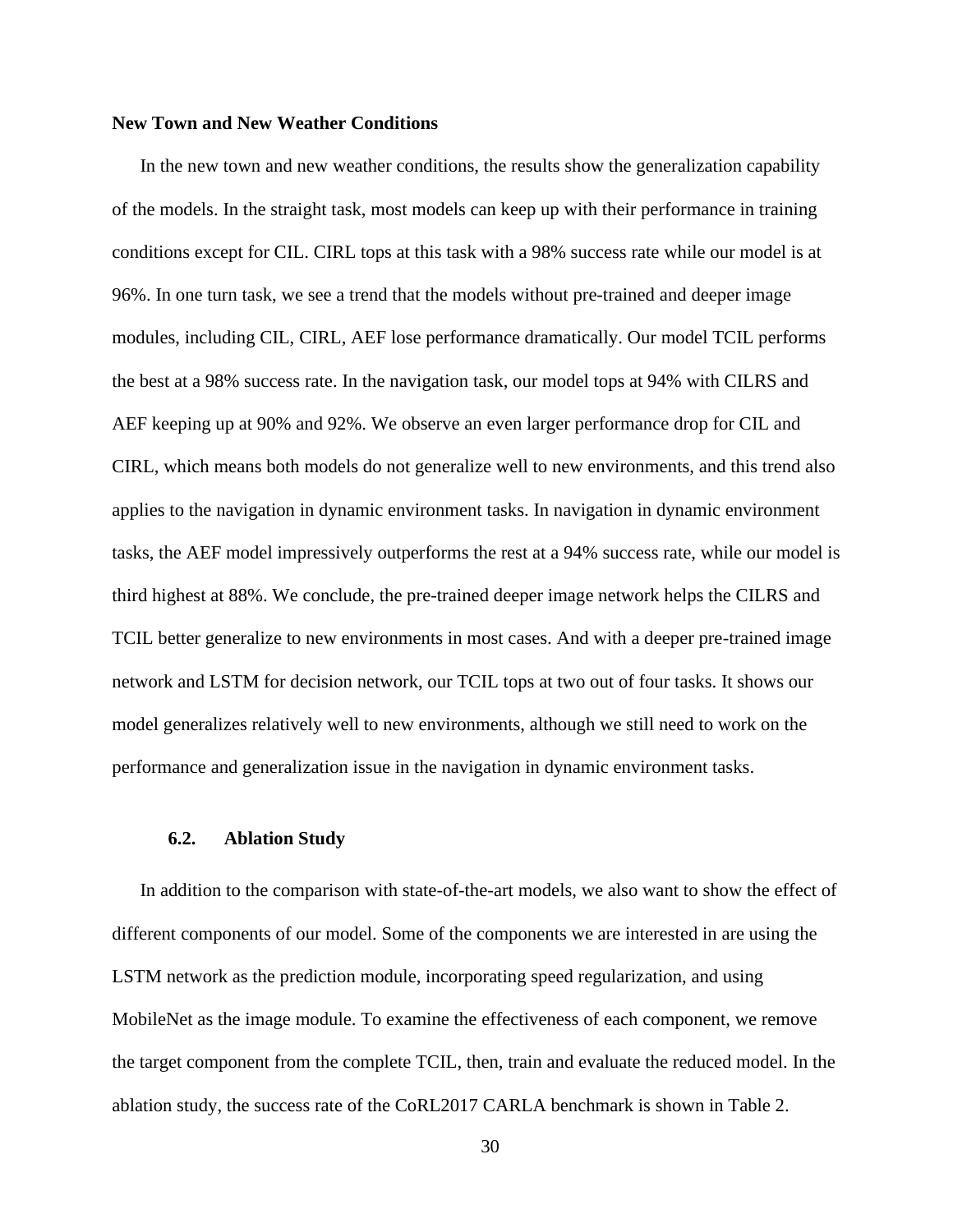|                       |             |             | <b>Training Conditions</b> |             | New Town and New Weather |             |             |             |
|-----------------------|-------------|-------------|----------------------------|-------------|--------------------------|-------------|-------------|-------------|
| <b>Tasks</b>          | <b>TCIL</b> | <b>TCIL</b> | <b>TCIL</b>                | <b>TCIL</b> | <b>TCIL</b>              | <b>TCIL</b> | <b>TCIL</b> | <b>TCIL</b> |
|                       |             | W/O         | W/O                        | W/O         |                          | W/O         | W/O         | W/O         |
|                       |             | <b>LSTM</b> | Speed                      | MobileNet   |                          | <b>LSTM</b> | Speed       | MobileNet   |
| Straight              | 98          | 96          | 88                         | 99          | 96                       | 96          | 78          | 94          |
| One Turn              | 94          | 87          | 89                         | 90          | 98                       | 86          | 89          | 74          |
| Navigation            | 93          | 84          | 79                         | 88          | 94                       | 76          | 78          | 52          |
| Navigation<br>Dynamic | 96          | 88          | 76                         | 87          | 88                       | 84          | 70          | 44          |

Table 2. Success Rate % among Ablated Versions.

**Without LSTM:** One key feature of our proposed model is using the LSTM network to better explore temporal information. In the ablation study, we replace the LSTM action prediction branch and LSTM speed prediction branch with fully connected networks in the same structure as in the CIL paper [16]. The benchmark result shows, without the LSTM network, both the driving performance and generalization capability are lowered, especially in the more complex tasks. We also observe that the agent vehicle does not regulate its speed well compared to the TCIL model where the vehicle is more likely to reach the speed limit, and crash in turns due to the vehicle speed being too high. Therefore, we consider the LSTM network has a positive impact on improving the model in both driving performance and generalization capability.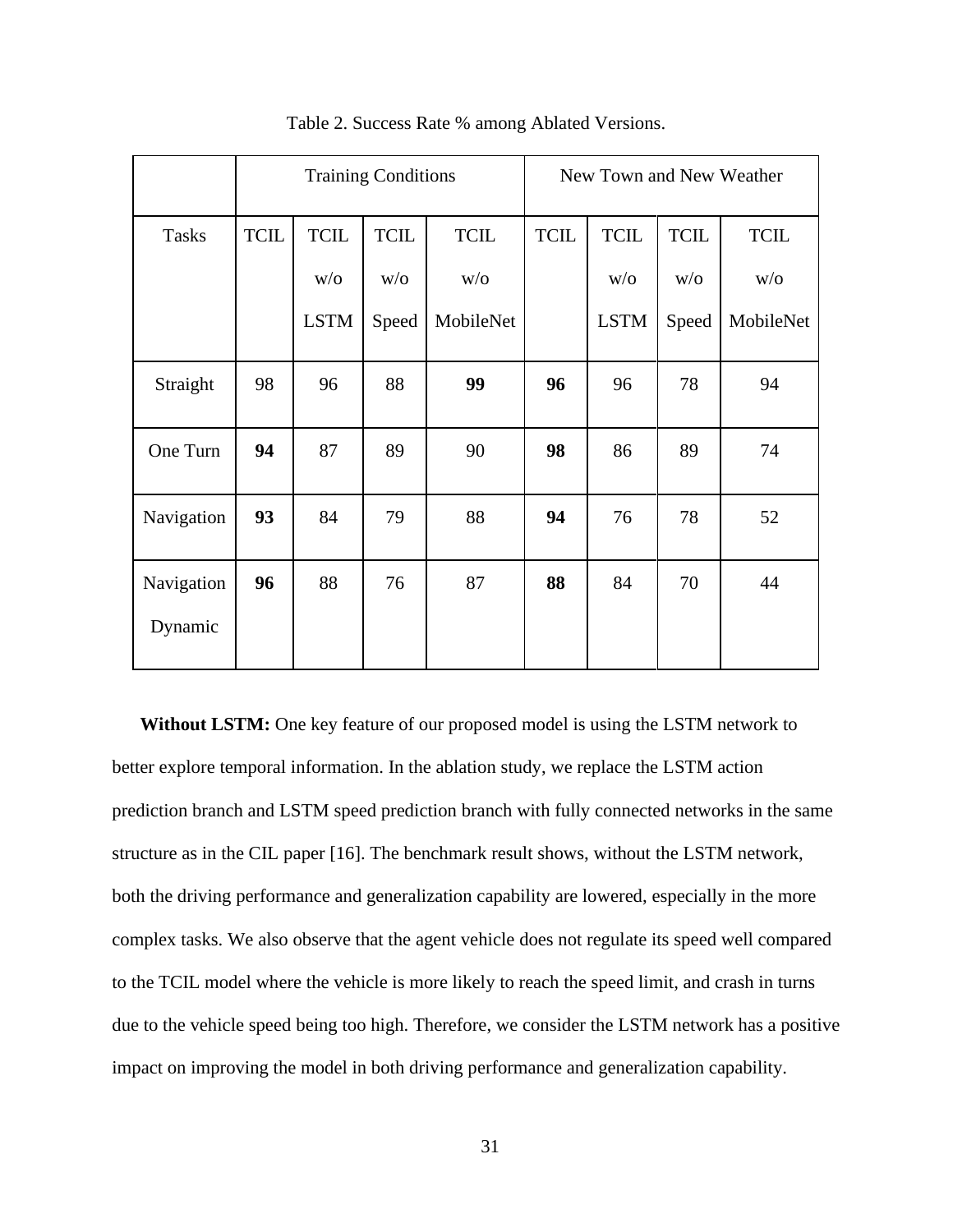**Without Speed Prediction and Regulation:** In our proposed model, we incorporate speed regularization by using a dedicated prediction branch to cope with causal confusion where the vehicle will be confused and stop even if there is no obstacle present. In the ablation study, we remove such a speed prediction branch and train the model as usual. The result suggests the model experienced a large performance drop. We also observe that the vehicle will stop when there is no obstacle more frequently, which is accountable for a large portion of the failed cases. We conclude that although speed regularization cannot fully resolve causal confusion, it can greatly reduce the chance the agent stops when it should not. Incorporating speed regularization helps in the overall performance of our model.

**Without MobileNet:** Lastly, we replace the MobileNet with the CNN used in [16]. We observe a big performance drop in complex tasks, especially in the new town and new weather conditions. We observe many failed cases in bad weather, and the vehicle gets in the wrong lane and sidewalk frequently. The results suggest that the pre-trained MobileNet better captures driving-related features and contributes to both driving performance and generalization capability.

# <span id="page-38-0"></span>**7. CONCLUSION**

In this paper, we proposed the Temporal Conditional Imitation Learning model. By exploring temporal information, the proposed model aims at improving both the driving performance and generalization capability, since it can have a better sense of speed and relative movement, resulting in better control of the vehicle. We achieve this by using the CNN-LSTM structure. To cope with the phenomenon where the agent vehicle stops when no obstacle presents, known as causal confusion, we incorporate speed regularization which utilizes a separate speed prediction branch. By having the speed prediction, we are also able to regulate the vehicle speed, which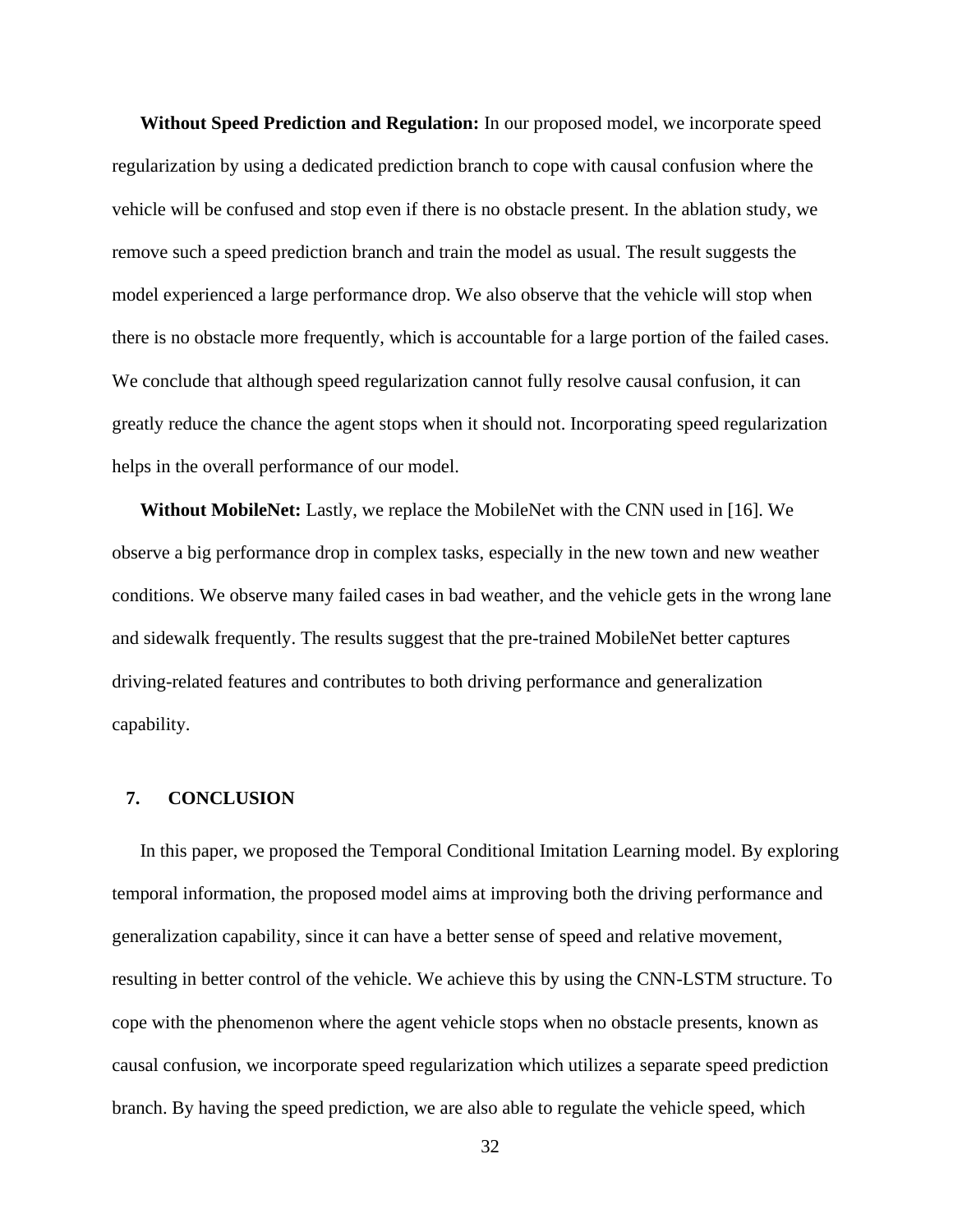further reduces the chance the vehicle stops due to causal confusion, or over speed. Finally, to better capture the image features, we use MobileNet pre-trained on ImageNet data as the image perceptual module; MobileNet not only captures image features better, but it is also more efficient compared to image models such as ResNet. Since we are using the CNN-LSTM network, the efficiency of the image network is extremely important as the image module will need to process multiple times the image data compared to regular CNN models. All these features have been shown to have a positive impact on autonomous driving performance through our ablation study. And our models are competitive compared to the state-of-the-art models according to the CARLA benchmark and outperform the other models in several tasks, especially in navigating dynamic environments, and in the new town and new weather condition.

There are also places we can improve upon. Future work first includes improving dataset. The one used mostly consists of footage driven by a controller using waypoints in the Unreal Engine. It would be beneficial to add more human driving footage, including handling more corner cases such as recovering from mistakes and avoiding perpendicular traffic at the intersection. We observed that the camera's field of view is not wide enough, as many times, the vehicle cannot see the entrance and exit of the turn, which should be enhanced in the future. Furthermore, utilizing depth information can greatly improve the overall system performance [18], this consists of collecting training data including depth image and properly exploring such information. Finally, imitation learning has its limitations, one cannot collect data for all possible cases for the model to learn. Using reinforcement learning to improve the generalization to a more variety of driving scenarios would be another promising future direction.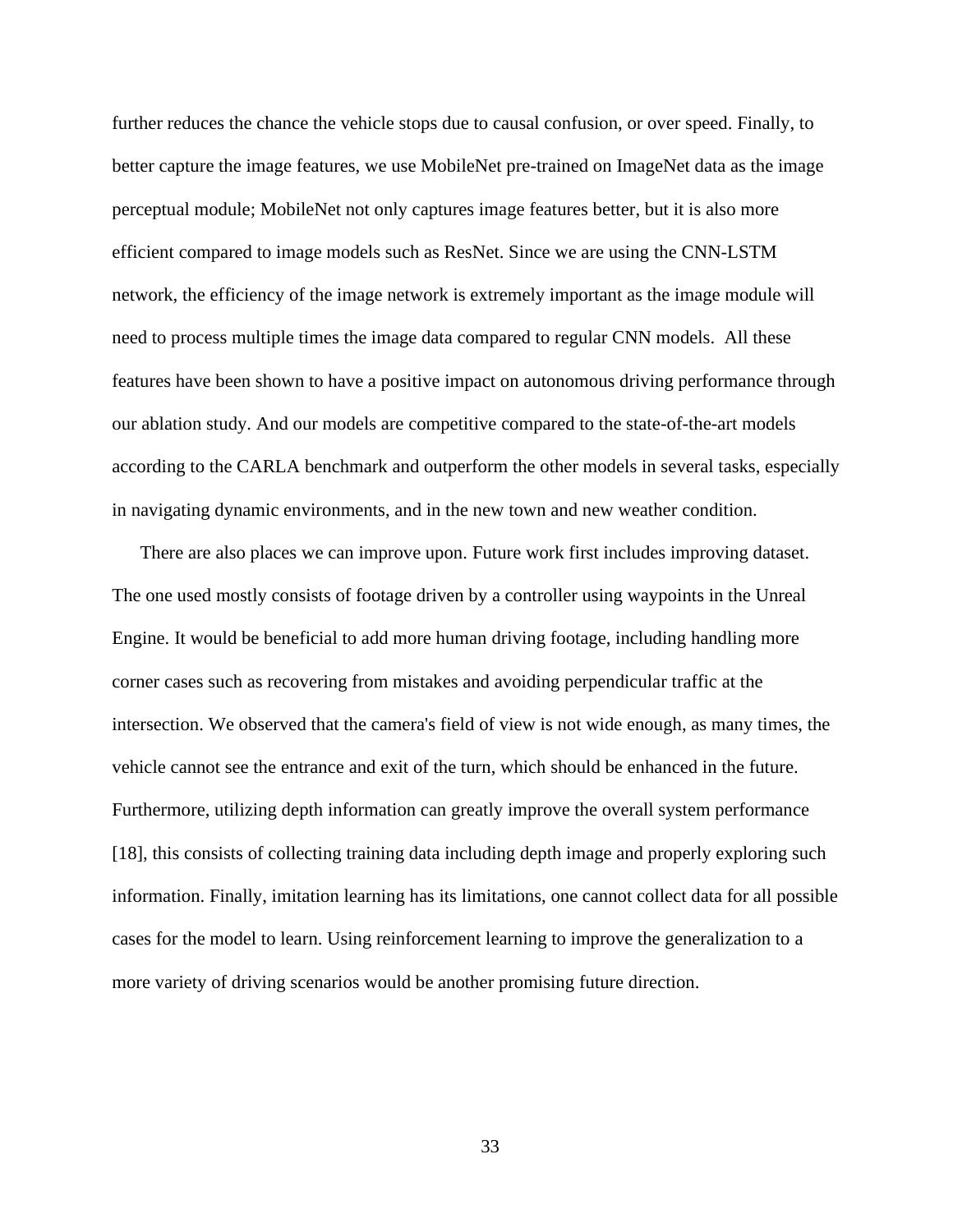# <span id="page-40-0"></span>**References**

- 1. A. C. Marosi, R. Lovas, Á. Kisari and E. Simonyi, "A novel IoT platform for the era of connected cars," 2018 IEEE International Conference on Future IoT Technologies (Future IoT), Eger, 2018, pp. 1-11, doi: 10.1109/FIOT.2018.8325597.
- 2. National Highway Traffic Safety Administration (NHTSA), "Automated Vehicles for Safety.", 15 June 2020, www.nhtsa.gov/technology-innovation/automated-vehiclessafety.
- 3. E. D. Dickmanns et al., "The seeing passenger car 'VaMoRs-P'," Proceedings of the Intelligent Vehicles '94 Symposium, Paris, France, 1994, pp. 68-73, doi: 10.1109/IVS.1994.639472.
- 4. Q. Rao and J. Frtunikj, "Deep Learning for Self-Driving Cars: Chances and Challenges," 2018 IEEE/ACM 1st International Workshop on Software Engineering for AI in Autonomous Systems (SEFAIAS), Gothenburg, 2018, pp. 35-38.
- 5. J. Janai, "Computer Vision for Autonomous Vehicles: Problems, Datasets and State-ofthe-Art", submitted to ISPRS Journal of Photogrammetry and Remote Sensing, April 2017, 50 pages.
- 6. C. Chen, A. Seff, A. Kornhauser and J. Xiao, "DeepDriving: Learning Affordance for Direct Perception in Autonomous Driving," 2015 IEEE International Conference on Computer Vision (ICCV), Santiago, 2015, pp. 2722-2730, doi: 10.1109/ICCV.2015.312.
- 7. Y. Wang, W. Chao, D. Garg, B. Hariharan, M. Campbell and K. Q. Weinberger, "Pseudo-LiDAR From Visual Depth Estimation: Bridging the Gap in 3D Object Detection for Autonomous Driving," 2019 IEEE/CVF Conference on Computer Vision and Pattern Recognition (CVPR), Long Beach, CA, USA, 2019, pp. 8437-8445, doi: 10.1109/CVPR.2019.00864.
- 8. X. Du, M. H. Ang, S. Karaman, and D. Rus, "A General Pipeline for 3D Detection of Vehicles," 2018 IEEE International Conference on Robotics and Automation (ICRA), Brisbane, QLD, 2018, pp. 3194-3200, doi: 10.1109/ICRA.2018.8461232.
- 9. K. Minemura, H. Liau, A. Monrroy and S. Kato, "LMNet: Real-time Multiclass Object Detection on CPU Using 3D LiDAR," 2018 3rd Asia-Pacific Conference on Intelligent Robot Systems (ACIRS), Singapore, 2018, pp. 28-34, doi: 10.1109/ACIRS.2018.8467245.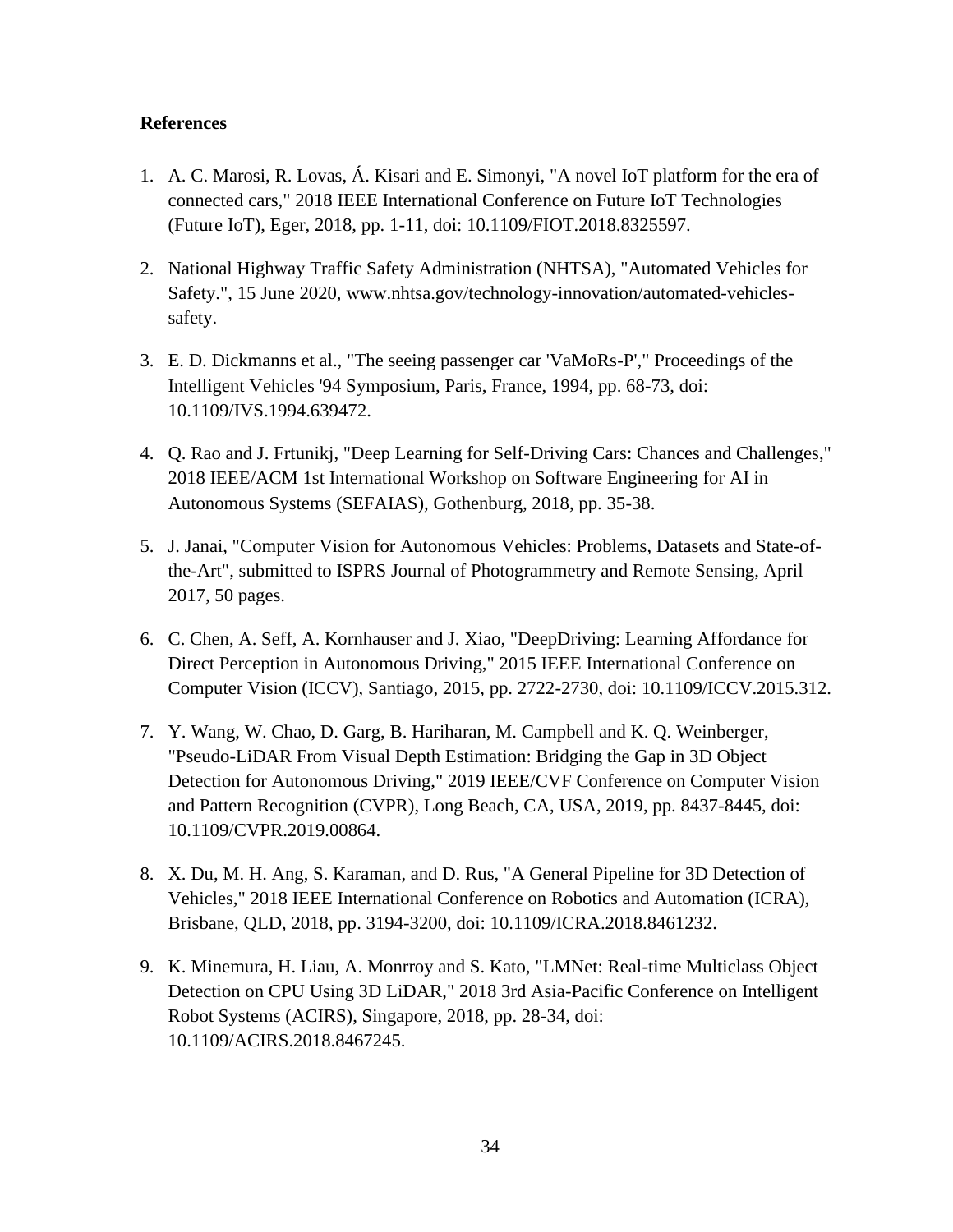- 10. B. Yang, W. Luo and R. Urtasun, "PIXOR: Real-time 3D Object Detection from Point Clouds," 2018 IEEE/CVF Conference on Computer Vision and Pattern Recognition, Salt Lake City, UT, 2018, pp. 7652-7660, doi: 10.1109/CVPR.2018.00798.
- 11. M. Ren, A. Pokrovsky, B. Yang and R. Urtasun, "SBNet: Sparse Blocks Network for Fast Inference," 2018 IEEE/CVF Conference on Computer Vision and Pattern Recognition, Salt Lake City, UT, 2018, pp. 8711-8720, doi: 10.1109/CVPR.2018.00908.
- 12. M. Bojarski et al., "End to End Learning for Self-Driving Cars", preprint submitted to arXiv, Nvidia, 25 Apr 2016.
- 13. M. Bojarski, P. Yeres, A. Choromanska, K. Choromanski, B. Firner, L. Jackel, U. Muller, "Explaining How a Deep Neural Network Trained with End-to-End Learning Steers a Car", Nvidia, 25 Apr 2017.
- 14. Z. Chen and X. Huang, "End-to-end learning for lane keeping of self-driving cars," 2017 IEEE Intelligent Vehicles Symposium (IV), Los Angeles, CA, 2017, pp. 1856-1860, doi: 10.1109/IVS.2017.7995975.
- 15. A. Dosovitskiy, G. Ros, F. Codevilla, A. Lopez ,and V. Koltun, "CARLA: An Open Urban Driving Simulator." 2017 Proceedings of the 1st Annual Conference on Robot Learning. 1-16.
- 16. F. Codevilla, M. Müller, A. López, V. Koltun and A. Dosovitskiy, "End-to-End Driving Via Conditional Imitation Learning," 2018 IEEE International Conference on Robotics and Automation (ICRA), Brisbane, QLD, 2018, pp. 4693-4700, doi: 10.1109/ICRA.2018.8460487.
- 17. F. Codevilla, A. López, V. Koltun, A. Dosovitskiy, "On Offline Evaluation of Vision-Based Driving Models. " In: Ferrari V., Hebert M., Sminchisescu C., Weiss Y. (eds) Computer Vision – ECCV 2018. ECCV 2018. Lecture Notes in Computer Science, vol 11219. Springer, Cham. https://doi.org/10.1007/978-3-030-01267-0\_15
- 18. Y. Xiao, F. Codevilla, A. Gurram, O. Urfalioglu and A. M. López, "Multimodal End-to-End Autonomous Driving," in IEEE Transactions on Intelligent Transportation Systems, doi: 10.1109/TITS.2020.3013234.
- 19. Q. Wang, L. Chen, B. Tian, W. Tian, L. Li, and D. Cao, "End-to-End Autonomous Driving: An Angle Branched Network Approach," in IEEE Transactions on Vehicular Technology, vol. 68, no. 12, pp. 11599-11610, Dec. 2019, doi: 10.1109/TVT.2019.2921918.